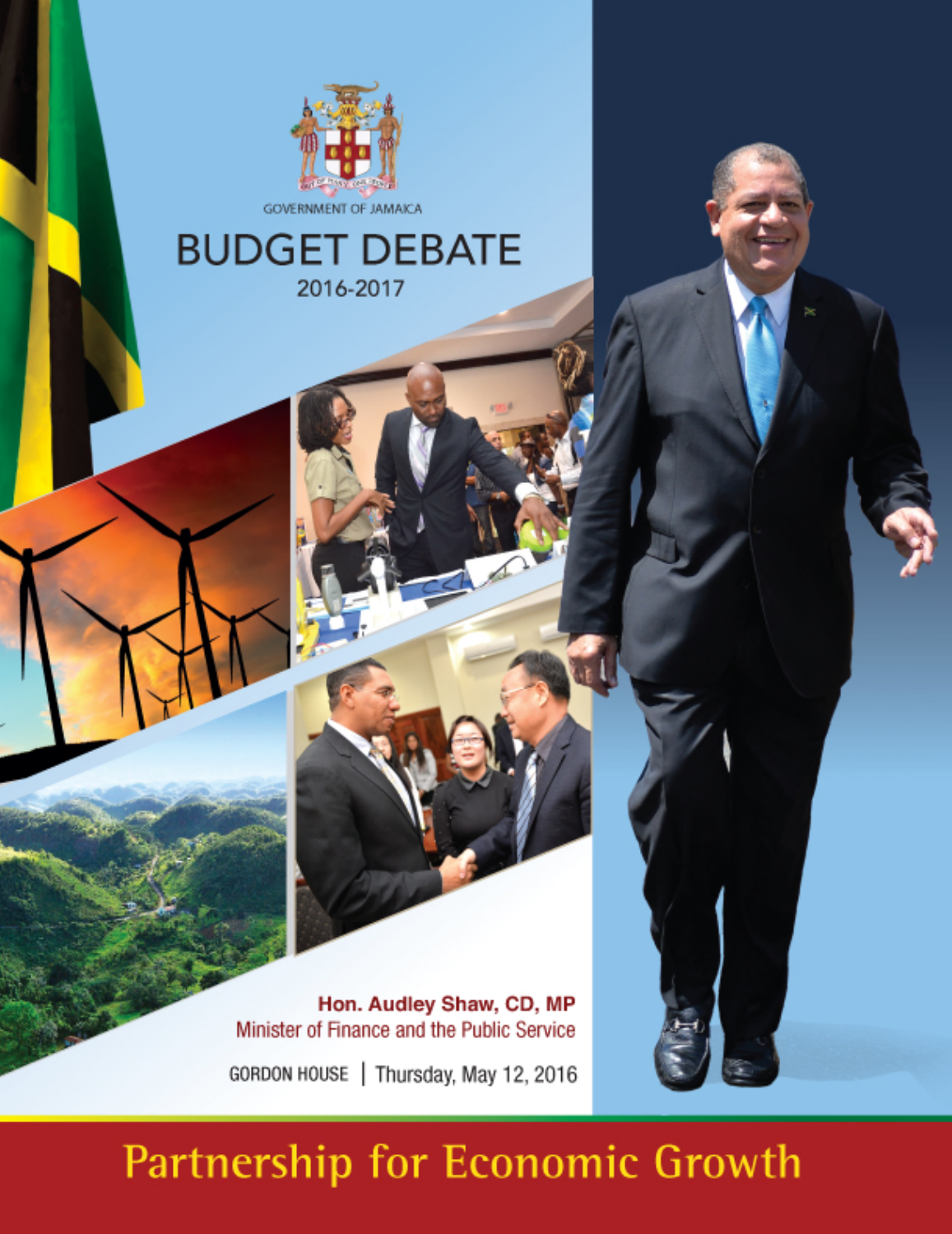# **OPENING BUDGET DEBATE PRESENTATION THURSDAY, MAY 12, 2016**

# **HONOURABLE AUDLEY SHAW, CD, MP. MINISTER OF FINANCE AND THE PUBLIC SERVICE**

# Title: PARTNERSHIP FOR ECONOMIC GROWTH

#### **I. INTRODUCTION**

- 1) Thanks to constituents and all those persons who expressed confidence in electing this new Government (some present in the Chamber).
- 2) Thanks to technical staff MOF, PIOJ, BOJ, STATIN, FSC, Jamaica Customs etc.
- 3) Thanks to Ministers of State
- 4) Thanks to family for support
- 5) Reiteration of commitment to sustainable economic growth the need for all stakeholders to be on board.
- 6) Ask all to join the *Partnership for Prosperity.*

# THE STATE OF THE NATION

o Forty years of 1% GDP, almost two generations of marginal growth while the rest of the world was largely growing at much more impressive rates.

o Our productivity as a nation has declined precipitously since the halcyon days of the 1960s, when Jamaica's annual productivity gains were among the best in the world.

o Though himself behind bars today, Buju Banton sang of Jamaica "opportunity is a scarce commodity".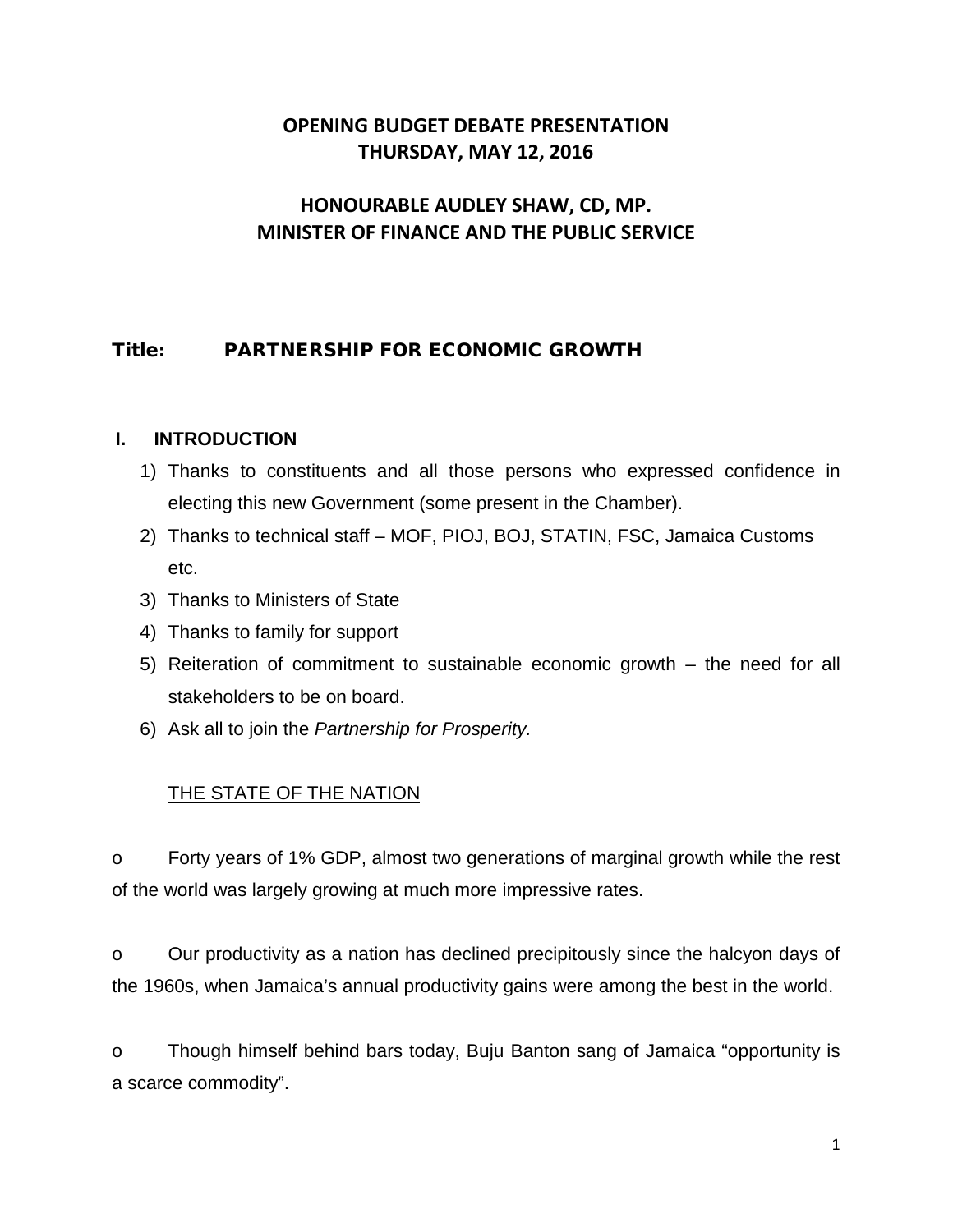o And beyond opportunity, our role was commodity suppliers of raw material has dwindled, because we have failed to keep up with productivity, new technologies and economic diversification.

o Poverty and crime continue to stalk the land. Murder, mayhem and fear oftentimes are our constant companion.

o A Survey last year showed that 80% of our college graduates want a one-way ticket out of Jamaica.

o One Security Guard said to me last year, "I want to leave Jamaica, I have 2 children 14 and 9, and they live in a deplorable condition, and I want a better life for them."

#### Mr Speaker,

This is what Jamaica is about today, if we are to secure a better life for our people we must move sure-footedly and purposefully from poverty to prosperity.

It was Napoleon Hill, writing in his book Think and Grow Rich who said, "What the mind can conceive and believe, it will achieve."

#### Mr Speaker,

The path to wealth creation therefore, is not an overnight journey, but that process begins in our minds, with our thoughts.

For far too long, as a people we have been conditioned to believe that "no better nuh deh". That notion, if firmly riveted and constantly re-enforced by negative messaging from opportunistic quarters, only serves to perpetuate poverty of the mind.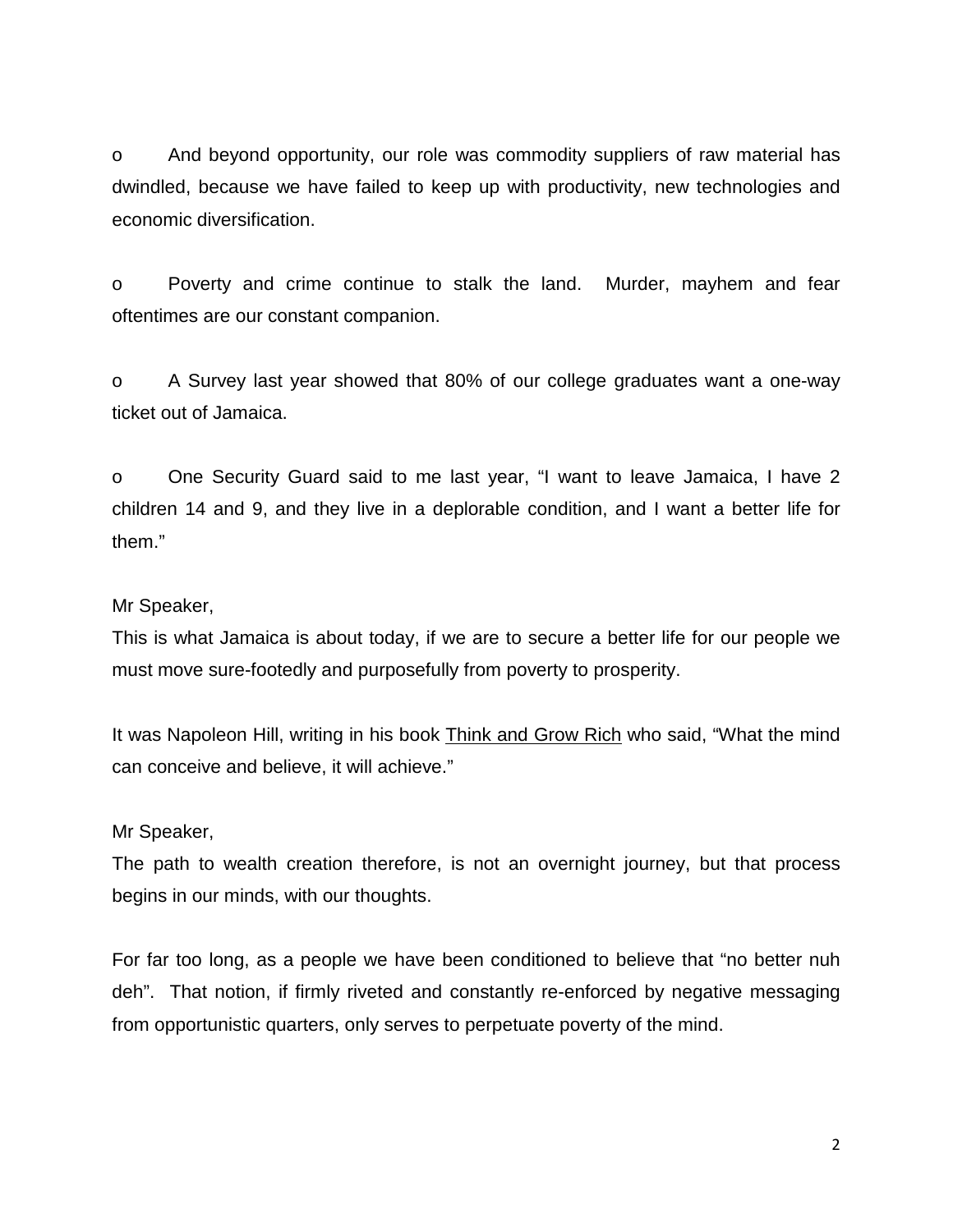We must therefore, resolve to start that journey from poverty to prosperity by the way we think and the way we do things.

Mr Speaker, with this introduction, the structure of my presentation today will be:

- 1. Review of Economy for FY 2015/16
- 2. Macroeconomic targets for FY 2016/17
- 3. Financing and Revenue Programme FY 2016/17
- 4. Highlights of the Expenditure Budget FY2016/17
- 5. Partnership for Economic Growth and Prosperity
- 6. Tax Reform and Worker Productivity
- 7. Revenue Measures
- 8. Conclusion.

# **II. REVIEW OF ECONOMY FOR FY 2015/16**

I wish to reiterate, Mr. Speaker, that all quantitative targets and key structural benchmarks under the Extended Fund Facility (EFF) arrangement between the International Monetary Fund (IMF) and the Government of Jamaica for the December 2015 and March 2016 quarters are assessed to have been met.

Mr. Speaker, while the performance of the economy in Fiscal Year 2015/16 is commendable in some aspects, annual real GDP growth continues to be below 1% and the annual rate of depreciation of the exchange rate increased to 6.1 % as at 31 March 2016 compared to 5.0% at 31-March 2015.

# Inflation

The good news is that inflation for FY2015/16 declined to a recent historic low of 3.0% in the context of falling world oil prices, which tempered the impact of higher prices for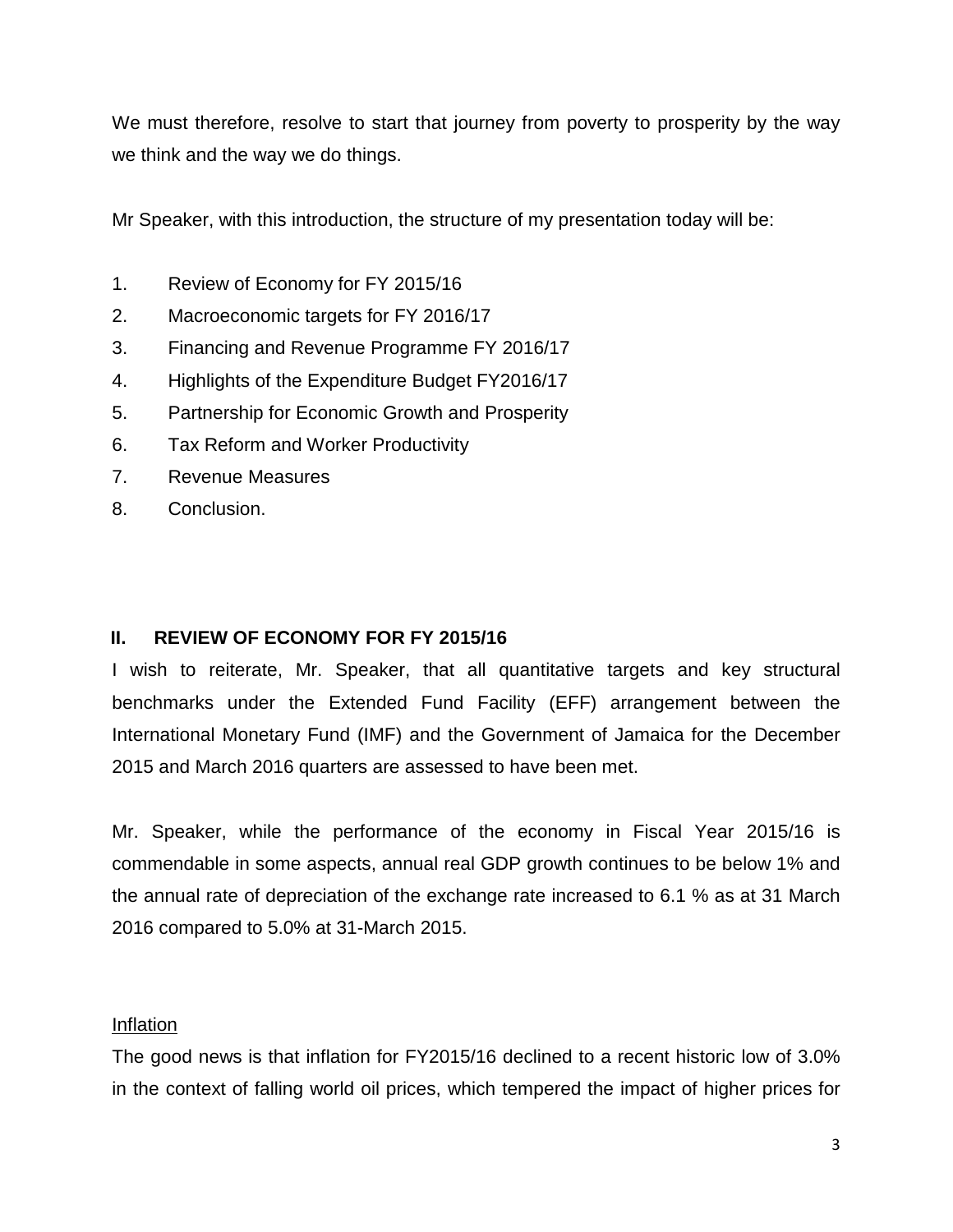agricultural commodities as a result of the negative effects of drought conditions. This outturn was well below the targeted range of 5.5% to 7.5% and the 4.0% recorded for FY2014/15.

#### Balance of Payments (BOP)

The current account deficit of the balance payments for FY2015/16 is estimated to have improved to the sustainable level of 2.2% of GDP from 7.1% of GDP estimated for FY2014/15, a sharper improvement than was programmed in the context of the faster than anticipated decline in oil prices.

The NIR at end-March 2016 was US\$2.4 billion compared to US\$2.0 billion at end-March 2015. This was above the target set under the EFF supported programme. Gross foreign reserves at 31 March 2016 amounted to US\$2.9 billion or 21.5 weeks of goods and services imports.

#### Interest Rates

Since the beginning of 2015, the BOJ has reduced interest rates on its benchmark 30 day Certificate of Deposit by 50 basis points. The Bank has also narrowed the interest rate spread between its deposit and its lending facilities by 200 basis points over that period and transitioned to auctioning its 14-day repo facility.

The benchmark 180-day Treasury Bill rate fell to 5.83% in March 2016, a decline of 117 basis points since March 2015. In the April 2016 auction, the rate also recorded a further decline to 5.82%.

Weighted average lending rates on domestic currency commercial bank loans declined by 43 basis points to 16.67% in March 2016, relative to March 2015. This measure incorporates all existing loans. At 16.67%, Mr. Speaker, interest rates are still too high. They militate against growth. We must find ways to make loan funds more affordable to businesses and consumers.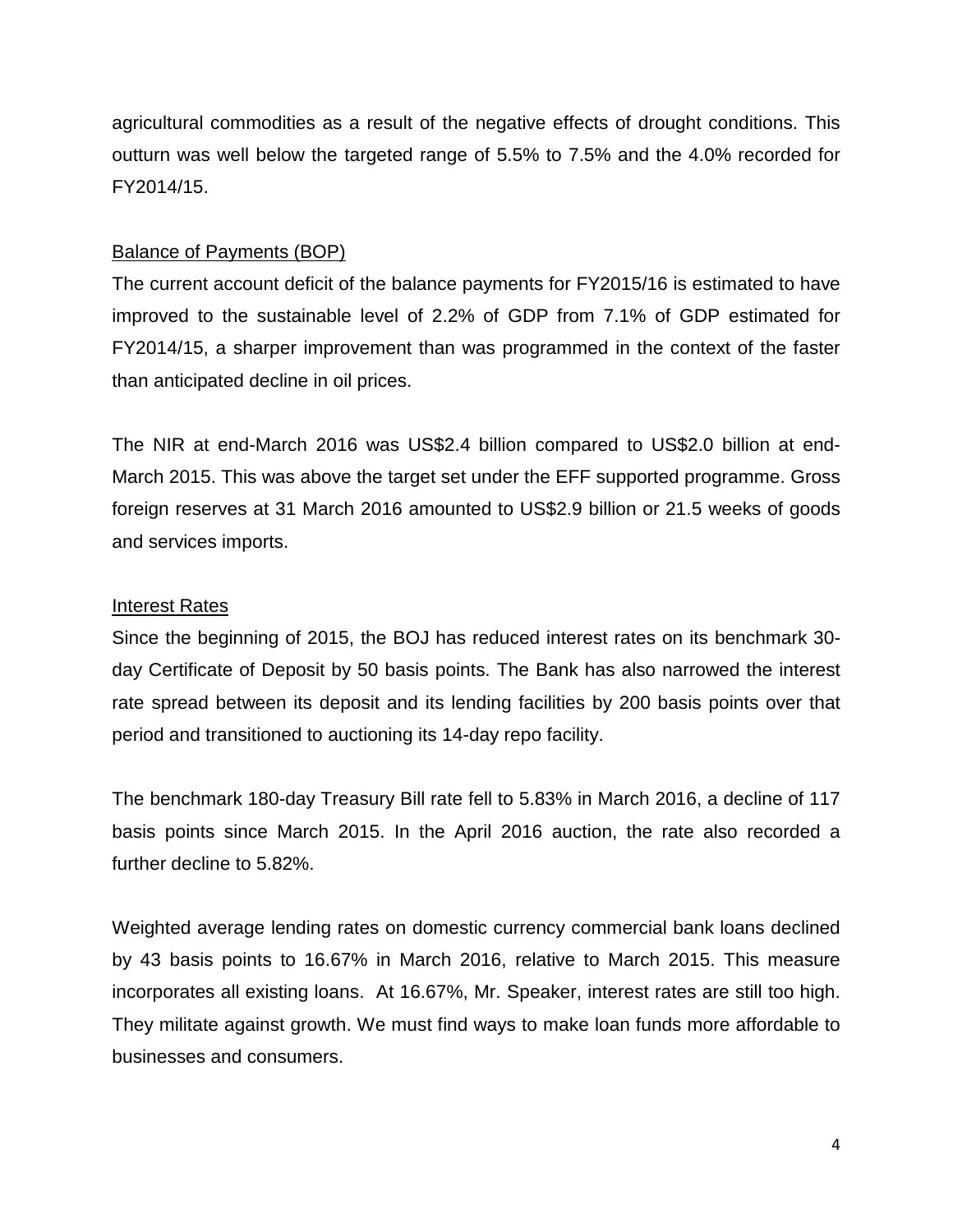#### Growth Not Good Enough

The improvement in the external accounts and inflation are commendable. However, the accompanying economic growth anticipated by both Jamaica and our multilateral development partners has not yet materialized.

Mr. Speaker, in its latest overview of the Jamaican economy (March 2016) the World Bank stated: *"For decades, Jamaica has struggled with low growth, high public debt and many external shocks that further weakened the economy. Over the last 30 years, real per capita GDP increased at an average of just one percent per year, making Jamaica one of the slowest growing developing countries in the world."*

Mr. Speaker, the Government has embarked on a concerted programme to boost growth while holding firm to the path of fiscal prudence, debt reduction and macroeconomic stability. How is this to be achieved? A new ministry has been established to focus on economic growth and job creation; a new Economic Growth Council has been formed that is charged with accelerating the implementation of new projects to achieve annual real economic growth of at least 5% within four years; economic growth ambassadors have been appointed. This is all with the goal of driving economic growth and creating meaningful jobs.

#### **III. MACROECONOMIC TARGETS FOR FY 2016/17**

Mr. Speaker, as stated in my Fiscal Responsibility Statement that was tabled in this Honourable House on April 14, the GOJ's priority objectives for FY 2016/17 and through the medium term are to grow the economy and create meaningful jobs and in so doing to facilitate a faster and sustainable reduction of the public debt. Accordingly, the medium term fiscal and debt profiles have been developed in accordance with the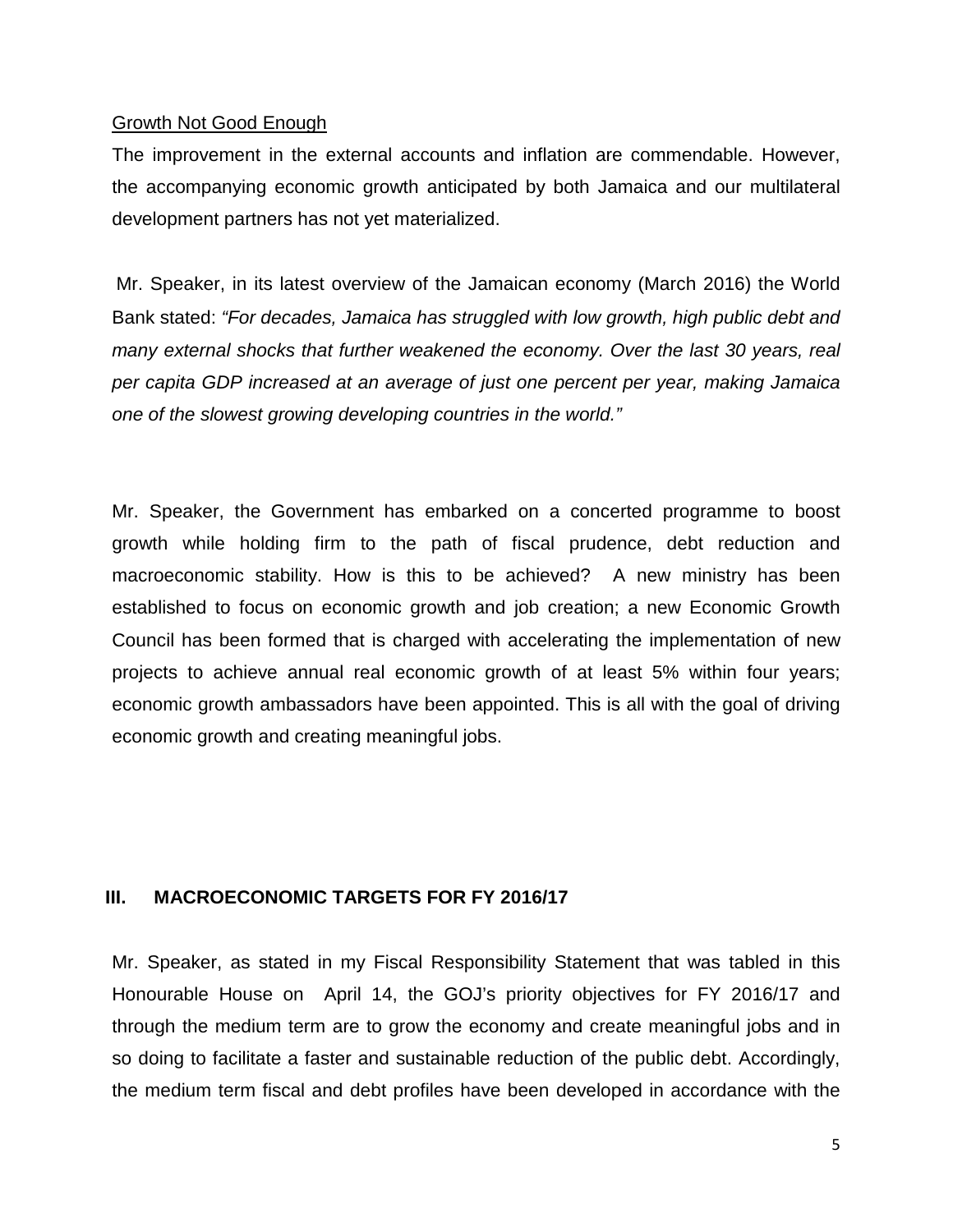quantitative targets agreed under the Extended Fund Facility, the Macroeconomic Framework and incorporates the revenue and expenditure measures being implemented in our budget for FY 2016/17. The focus of the FY 2016/17 Budget is on adopting strategies geared toward achieving the Primary Surplus target of 7.0% of GDP, which represents the operational instrument being utilized to attain a Public Debt/GDP ratio of 96% by the end of FY 2019/20.

Our key macroeconomic assumptions upon which the FY 2016/17 Budget was cast are:

- Real GDP growth of 1.8%, up from 0.8% in 2015/16;
- Inflation rate (annual point to point) of 5.5%
- Oil price average of US\$36.90 per barrel and;
- Core imports increasing by 1.8% relative to estimates for FY 2015/16.

# **IV FINANCING AND REVENUE PROGRAMME FY 2016/17**

Mr. Speaker, we intend to finance the \$579.9 billion Central Government expenditure budget through a mix of revenue, grants, loan resources and inflows from the PetroCaribe Development Fund.

Revenue and grant inflows for the year are estimated at \$486.6 billion and consist of:

- 1. Tax Revenue of \$447.4 billion
- 2. Non-tax Revenue of \$30.5 billion;
- 3. Bauxite Levy of \$2.8 billion;
- 4. Capital Revenue of \$0.7 billion; and
- 5. Grants of \$5.2 billion

6. Loan inflows which are expected from both domestic and external sources are programmed at \$89.4 billion, with \$41.9 billion to be raised in the domestic market and \$47.5 billion to come from external sources. The Government plans to issue Treasury Bills valued at \$14.0 billion and other market instruments valued at \$27.9 billion in the domestic market.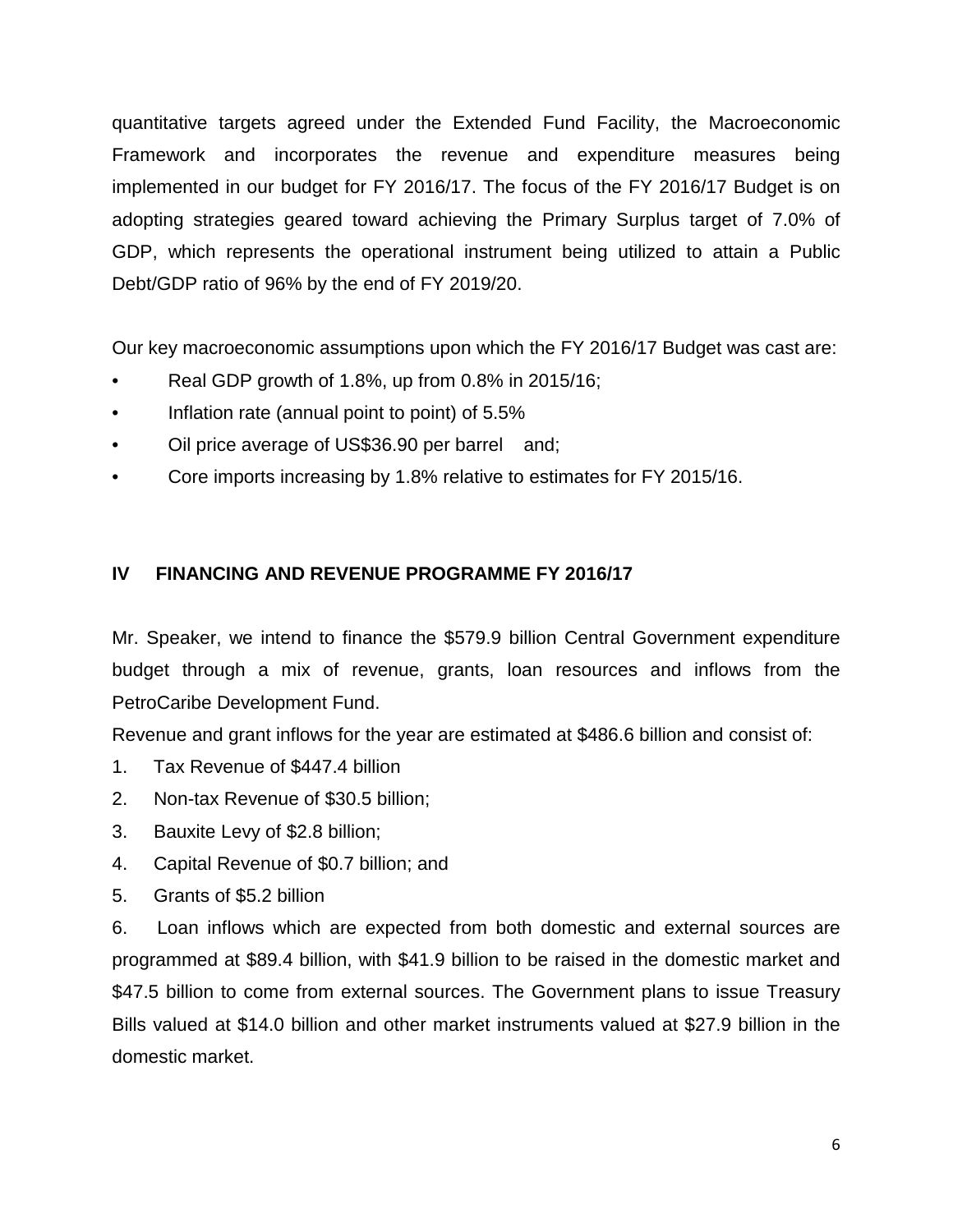Externally, flows are expected from the multilateral institutions in the form of investment loans and budget support loans. Investment loan flows are also expected from the People's Republic of China. Total investment loans are programmed at \$17.6 billion while budget support loans of \$29.9 billion are expected.

The PetroCaribe Development Fund will also contribute to financing the FY 2016/17 budget as it is programmed to pay over to the Central Government \$14.5 billion during the year.

Mr. Speaker, I want to note that ionflows from revenue, grants, loan resources and the PetroCaribe Development Fund total \$590.6 billion, representing an additional \$10.6 billion required to fund debt due early in FY 2017/18.

# **V HIGHLIGHTS OF EXPENDITURE BUDGET FY 2016/17**

Mr Speaker, for this fiscal year, the consolidated Gross Expenditure of the public sector is programmed at \$1.0 trillion.

Of this sum:

1. \$609.2 billion will be spent by Central Government's Ministries Departments and Agencies (MDAs), with \$580.0 billion of this to be funded from the Consolidated Fund and another \$29.2 billion through Appropriations-in-Aid generated from grants, user fees, and other miscellaneous revenues; and

2. \$415.7 billion will be spent by the Self-Financed Public Bodies;

Importantly, the consolidated Gross Expenditure of \$1.0 trillion includes approximately \$105.8 billion for capital expenditures. Of this \$58.8 billion will be spent through the Self-Financed Public Bodies and \$47.0 billion through Central Government Ministries Departments and Agencies.

Mr Speaker, the government is committed to honouring all commitments to public sector workers for which agreements are in place. In this financial year \$9.9 billion has been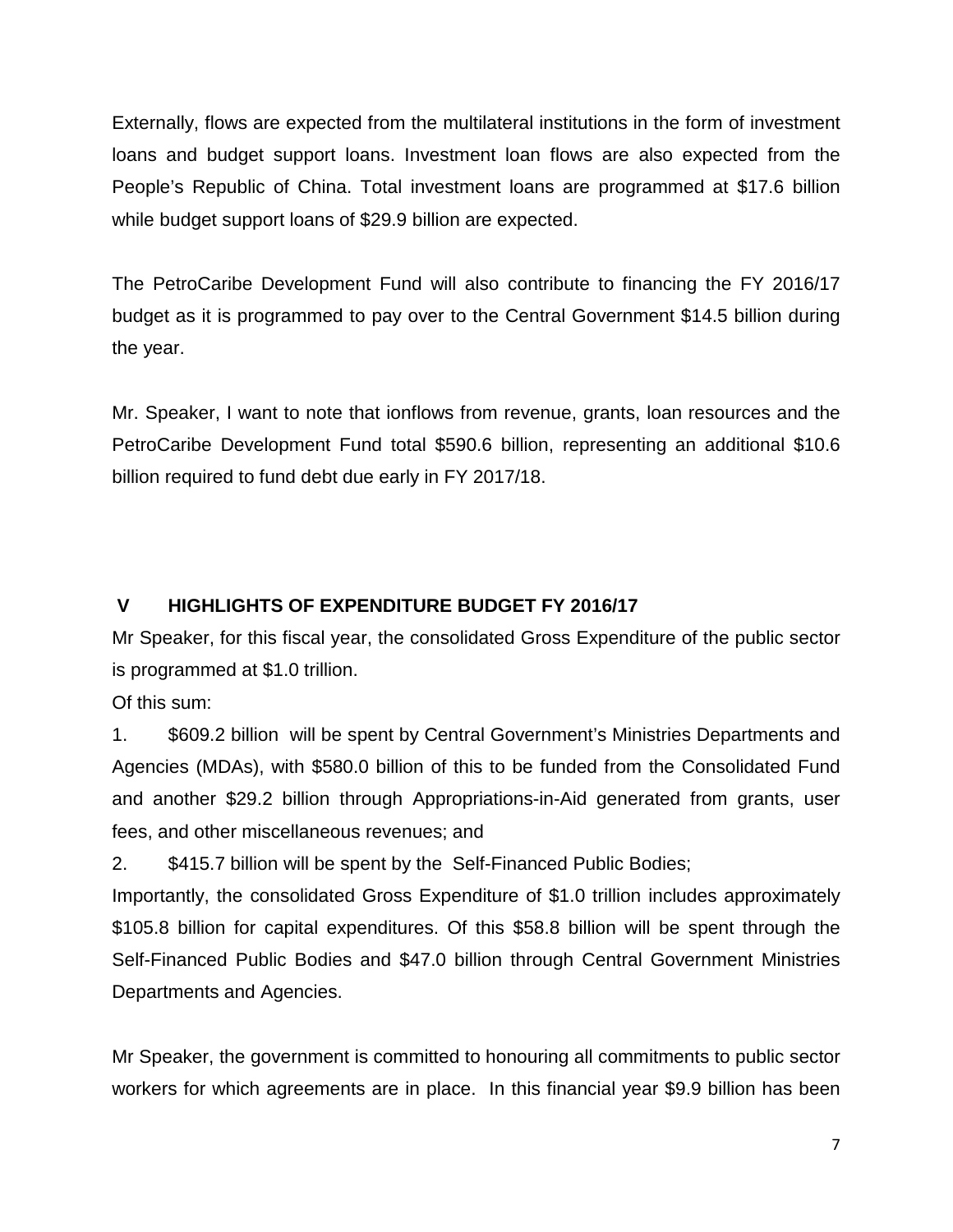provided to honour the second year of the 2015/2017 Union Agreements for wages, salaries and allowances and a provision towards payment of long outstanding settlements.

#### Protecting the Most Vulnerable Citizens

Mr Speaker, the government is also firmly committed to the protection of the most vulnerable members of the society and to this end we have safeguarded spending on critical social programmes which largely benefit this segment of the population. A total allocation of \$28.6 billion (approximately 1.6% of GDP) has been provided, up from \$27.1 billion in 2015/2016, to ensure that the aggregate budget allocation to these social programmes is maintained in real terms. These include PATH, youth development, the school feeding programme, poor relief, children's homes and places of safety, drugs and medical supplies for the public health system and subsidies to basic schools.

While the Public Debt component of the budget has been significantly reduced relative to the 2015/2016 Revised Estimates, the non-debt component reflects an increase of approximately 8.0%, driven largely by the growth in capital spending.

# Non-Debt Capital Expenditure

Mr Speaker, I will now provide some details of how the capital budget has been allocated.

Approximately \$11.2 billion will be spent on projects falling under the new Ministry of Economic Growth and Job Creation. These include:

- a. \$7.0 billion for the Major Development Project (MIDP) to carry out works on prioritized main roads and bridges;
- b. \$830 million to the Rural Road Rehabilitation Project to continue construction of the Sour Sop Turn to Chapleton Corridor;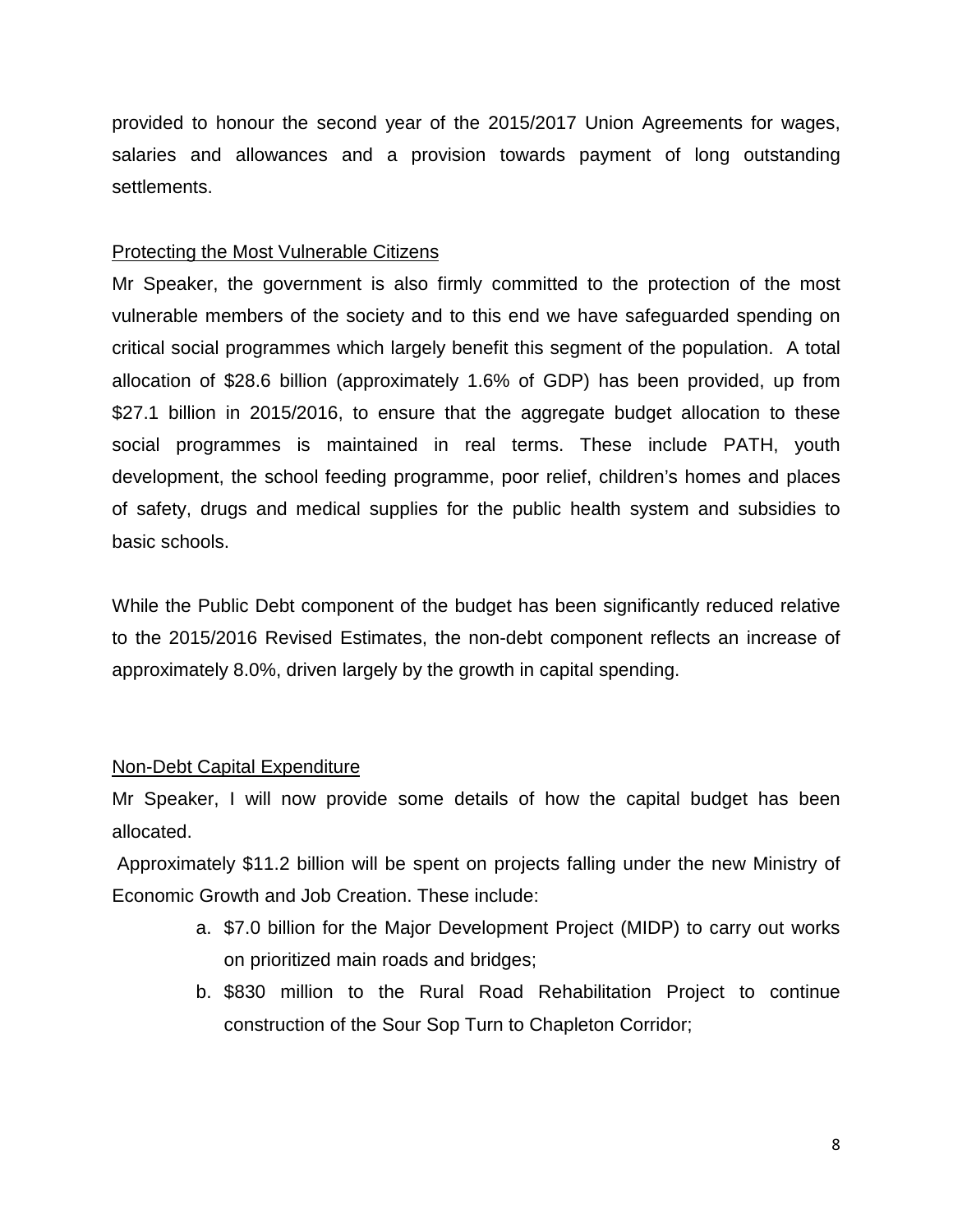- c. \$850 million to the Jamaica Foundation for Competitiveness and Growth project including \$350 million for on-lending to SMEs through the Development Bank of Jamaica
- d. \$660 m for the Construction of the Offices of the Ministry of Foreign Affairs and Foreign Trade in downtown Kingston which should provide a significant boost to the redevelopment of the area;
- e. \$292.3 million to commence Phase 1 of the rehabilitation of irrigation infrastructure in the Mid-Clarendon Irrigation Area. Mr Speaker, this represents a new project.

The Ministry of Industry, Commerce Agriculture and Fisheries has been allocated \$3.5 billion of which:

- f. \$2.4 billion is for the Sugar Transformation Programme to continue work on social infrastructure projects in Sugar Dependent Areas, to support the rehabilitation of cane roads and the installation of irrigation systems in select cane growing areas; and
- g. \$465 is million for the Agricultural Competiveness Project to, among other things, continue the development of irrigation infrastructure, to complete the new packing facility at New Forest and establish a fifth Agro Park in the New Forest/Duff House area of South Manchester.

Mr. Speaker, \$3.5 billion has been allocated to projects under the Ministry of National Security including:

- h. \$1.0 billion to support social intervention programmes in at-risk communities under the Citizens' Security and Justice Programme; and
- i. \$1.4 billion to provide additional mobility and improved telecommunications and surveillance support to the security forces.

A total of \$7.0 billion has been allocated to the Ministry of Finance and Public Service:

j. \$2.6 billion of which will go to the Fiscal Administration Modernization Programme (FAMP) to continue work aimed at building capacity for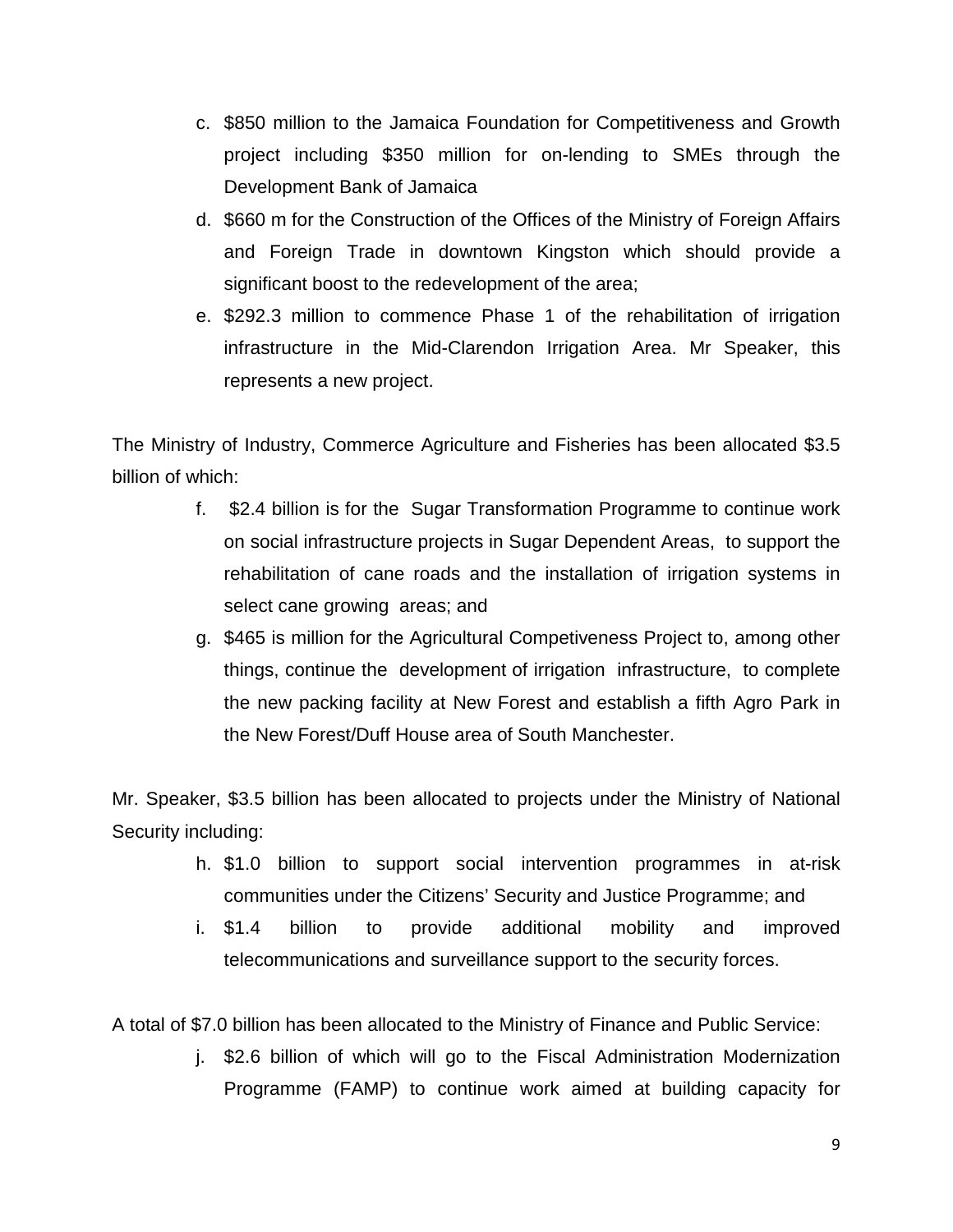improved customs and inland tax collections as well as debt, treasury and budget management;

- k. \$2.0 billion will provide financing to the Port Authority of Jamaica (PAJ) to support expanded investments in the business process outsourcing sector (BPO) in Portmore and Montego Bay; and
- l. \$400 million to assist the EX-IM Bank of Jamaica in carrying out its mandate of providing credit to the productive sector;

Mr Speaker, a total of \$2.1 billion has been allocated to the Office of the Prime Minister, to support Jamaica Social Investment Fund (JSIF) managed projects that focus on community-level social and economic programmes.

The Ministry of Education has been allocated \$2.6 billion to support the ongoing transformation of the education system, the upgrading and expansion of schools. Mr Speaker, importantly funds have been allocated to commence implementation of a School Solar Project which is expected to significantly reduce the cost of electricity in schools through the use of solar energy.

Lastly, but not least Mr. Speaker, over \$6.0 billion has been allocated to the Ministry of Labour and Social Security to facilitate the continued implementation of social protection programmes including PATH, which are crucial to the welfare of the most vulnerable groups in our society.

Mr Speaker I want to highlight three (3) three public bodies infrastructure projects that will account for 72.0% of the capital expenditure of the group.

# **1. National Housing Trust (NHT)**

Under the NHT's medium term housing programme, it is expected that 9,000 housing solutions will be completed. During this year the NHT is expected to spend \$23.6 billion on housing and other capital expenditure. The Trust will pursue the development of a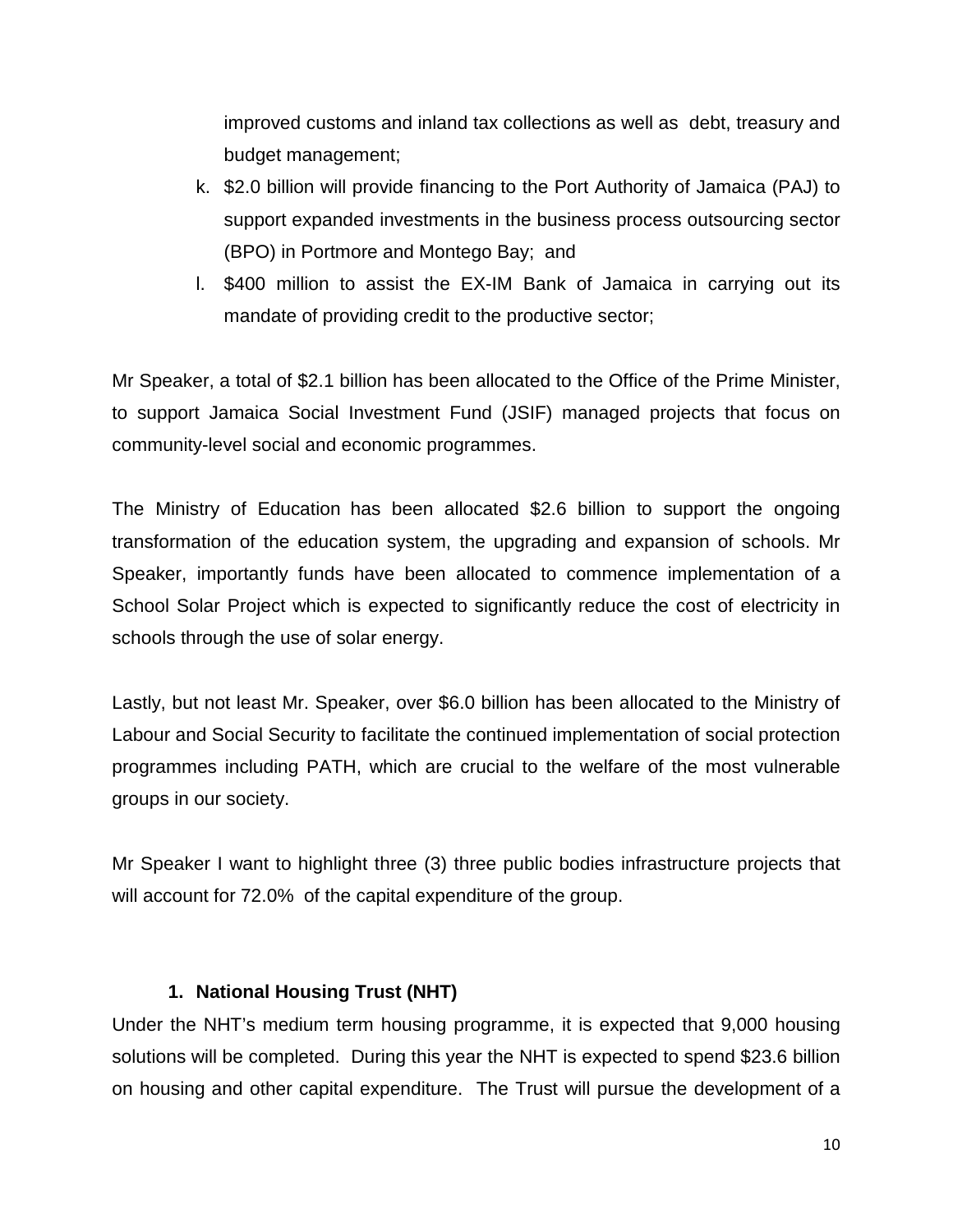mix of houses and residential lots in 42 developments across 11 parishes and is projecting to write new mortgages totalling approximately \$16.0 billion.

### **2. Port Authority of Jamaica (PAJ)**

The PAJ plans to expend \$10.0 billion. This will be used to finance the construction of two new Business Processing Outsourcing (BPO) facilities in Montego Bay and Portmore at a cost of \$1.9 billion as I stated before. Additionally, PAJ will pursue planned developments at Ocho Rios Cruise Terminal and Reynolds Pier as well as Montego Bay Cruise and Cargo to capitalize on increased business opportunities in container, cruise and logistics industries. These developments are expected to cost approximately \$5.3 billion.

#### **3. National Water Commission (NWC)**

The NWC will continue to work towards improvement in the supply of potable water as well as rehabilitation of sewage treatment facilities across the island. Specifically, the NWC will spend \$8.7 billion, including the following:

- i. \$3.2 billion has been earmarked for continued improvement on the Kingston Metropolitan Area Water Supply;
- ii. \$702.0 million funding under the Caribbean Regional Wastewater Management programme for the Rehabilitation of 44 waste water sewage treatment facilities; and
- iii. \$952.0 million for K-factor water supply and sewage facilities islandwide.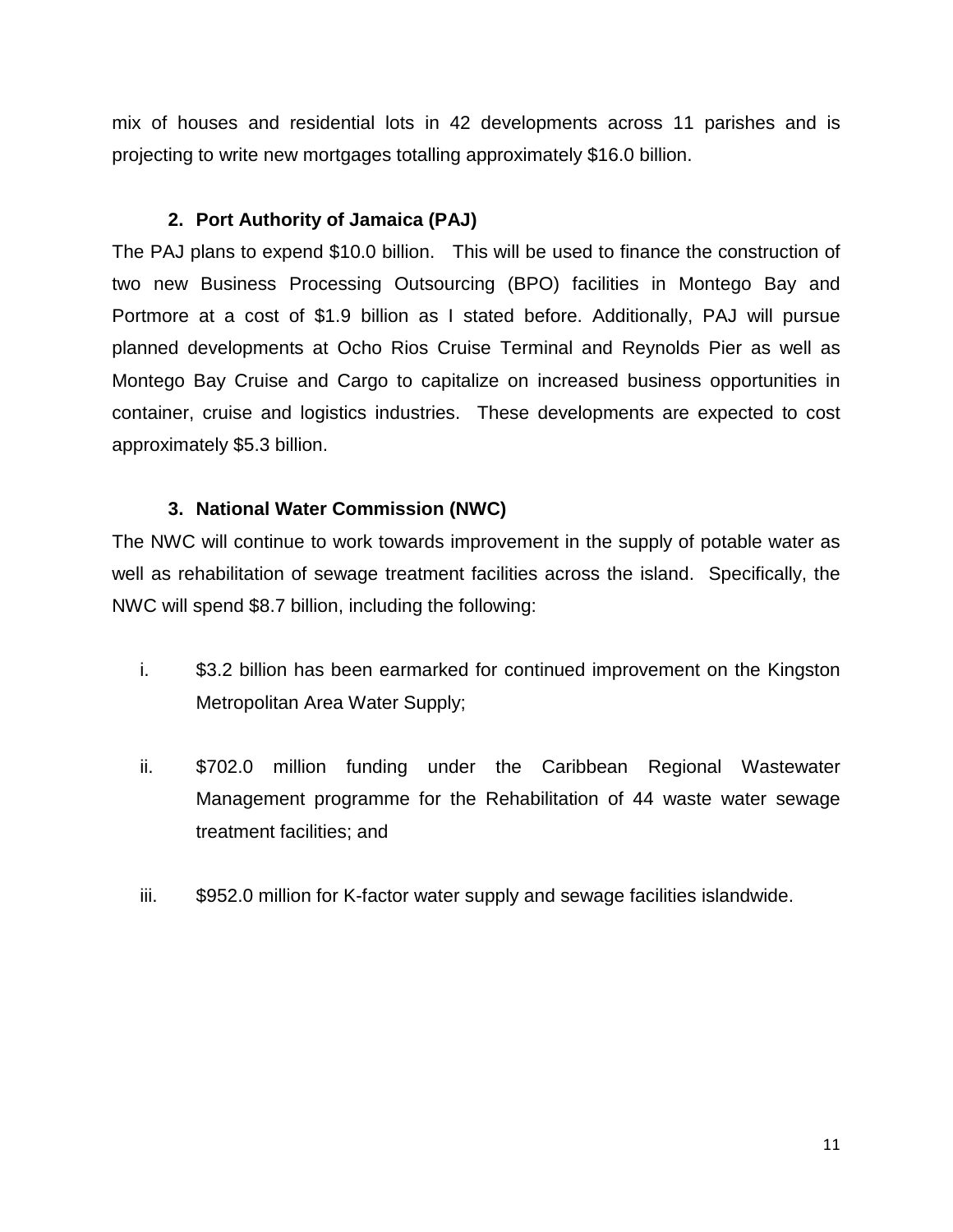#### **VI PARTNERSHIP FOR ECONOMIC GROWTH**

Mr. Speaker, before presenting the details of the very important issue of tax reform, I wish to spend some time focusing on the economic growth imperative and the partnerships that are required to achieve a level of robust growth that will solidify our economy making it more resilient to external shocks and with a greater capability to provide jobs and create prosperity.

Over the last 30 years, when you average the high growth period of the 1960's and the 1980's with the slow growth periods and the declines of the 1970's, real per capita GDP increased at an average of just one percent per year, making Jamaica one of the slowest growing developing countries in the world. In fact, the GDP per Capita in Jamaica is equivalent to approximately 44 percent of the world's average. All we have been able to do as Jamaicans living in Jamaica is to drift like a rudderless ship as we watch the world go by.

Because of this slow growth environment, unemployment remains high. According to Global Data, in 2014 Jamaica was among the bottom 10 countries with the highest rate of unemployment. Mr. Speaker, as it stands now, according to STATIN, the unemployment rate in Jamaica at October 2015 was 13.5 percent. This is almost two times the world average. And the picture gets worse. The unemployment rate for youth is considerably higher at 30.3 percent and the average unemployment rate for women is double that for men; that is, 18.5 versus 9.3 percent. Incidentally, unemployment was 12.5% at October 2011, approximately 1 percentage point lower than it is now. Mr. Speaker, only a much faster growing economy can solve this problem.

#### OUR MANDATE: ECONOMIC GROWTH

.

Mr. Speaker, the outcome of the recent election is ratification by the Jamaican people of our belief that we can achieve shared prosperity now without squandering the important sacrifices we have made together.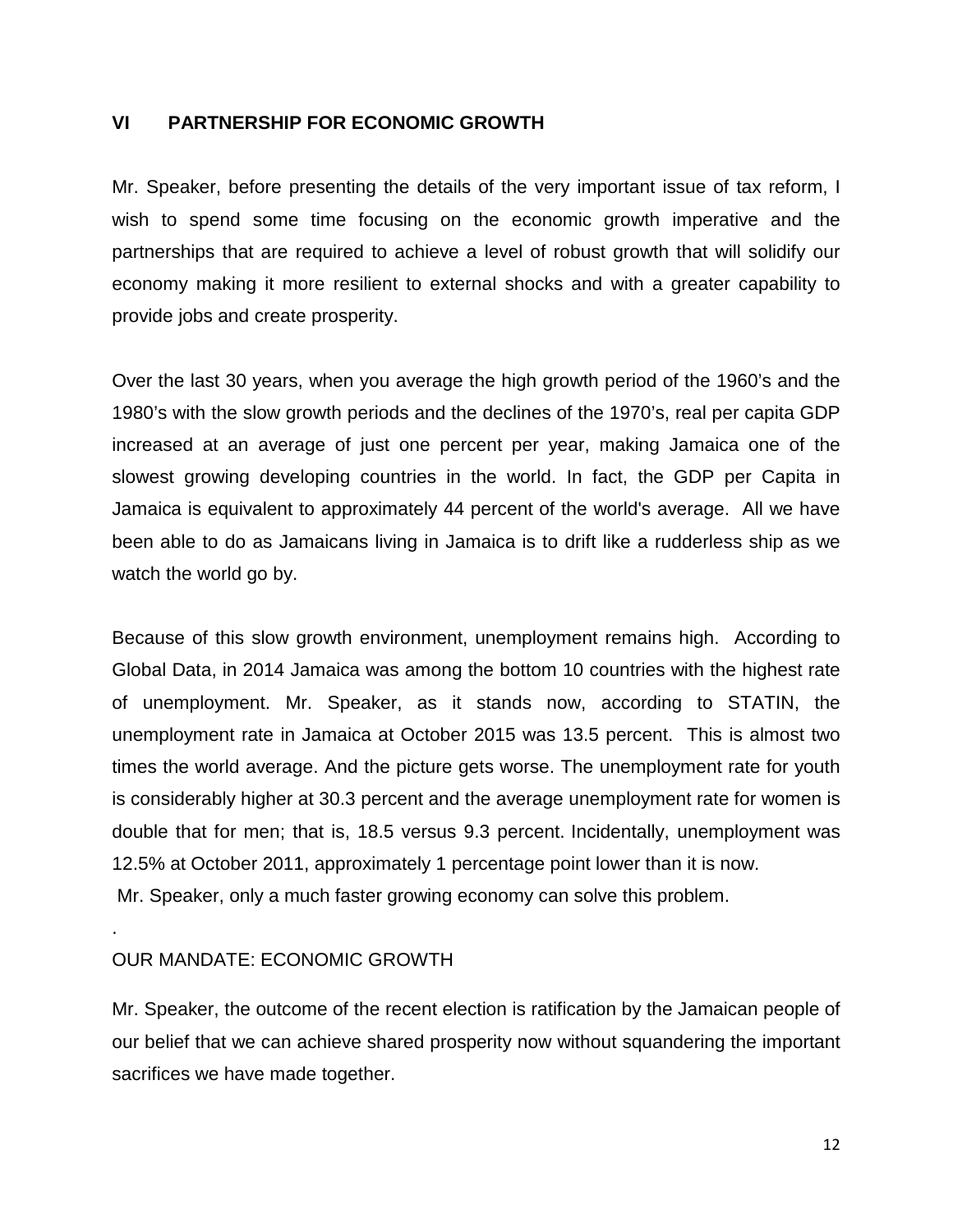Mr. Speaker, we have received a clear mandate from the Jamaican people to put growth at the forefront of our economic policy.

Placing growth as the highest priority of government is the right thing to do! We have become so accustomed to low growth that we no longer as a society consider growth as the central basis for dealing with all the various ailments of society: crime, failing infrastructure, a weak education system, broken families and falling standards. All these, one way or another relate to the very low growth rate we have experienced for almost two generations.

The old approaches have not delivered. Over the last 40 years the average annual rate of growth is just about 1%. Other than the period of the 1960's when growth averaged 6 % per year, we have only had a few episodes of growth higher than 2% or 3%. This is simply not sufficient to raise living standards on a sustained basis.

Of course, Mr. Speaker, we must acknowledge that this persistent lack of growth and declining competitiveness and productivity, were in part spurred by our failed experiment in democratic socialism in the 1970's, and the collapse of the financial sector in the 1990's due to the mismanagement of the economy.

#### Financial Sector Collapse of the 1990's

Mr. Speaker, in this regard I now reiterate that the report into the collapse of the financial sector of the 1990's, commonly referred to as the FINSAC Report will be completed. This destructive financial force, which was unleashed on unprotected Jamaicans and Jamaican businesses and from which the country has still not recovered after almost two decades, that wicked force still has Jamaicans paying 20% per annum on US dollar loans while earning in depreciating Jamaican dollars. Mr. Speaker, this is like drinking salt water when you're thirsty– your thirst is never quenched. Many of those debts really cannot be repaid.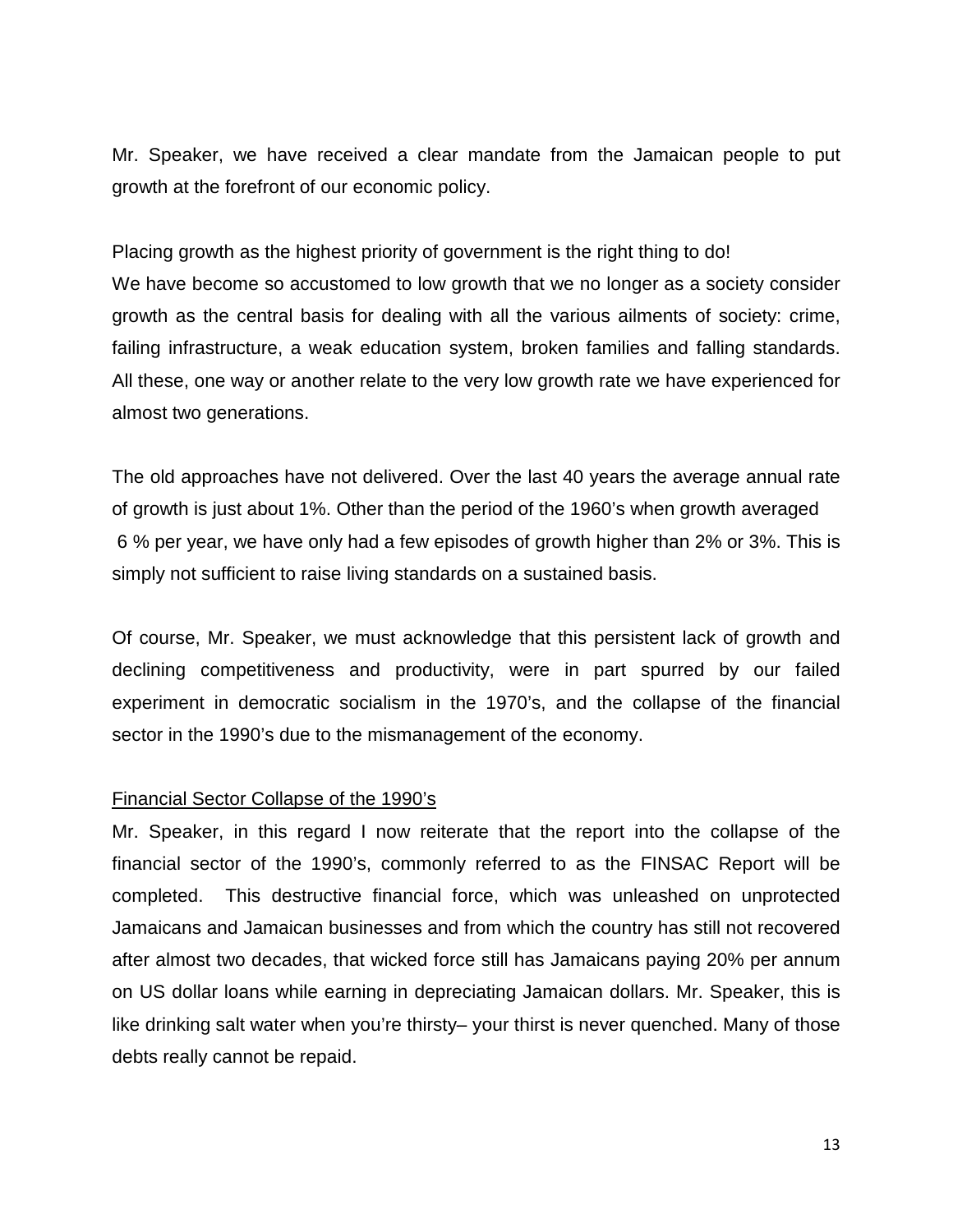Those incredibly bad arrangements under FINSAC have all gone the wrong way, Mr. Speaker: from PROSPERITY, to POVERTY, and literally to DEATH.

#### Trade Deficit with Trinidad and Tobago

Mr. Speaker, not unrelated to the FINSAC crisis, a prime example of our lack of growth is our regional trading experience. In 1989, Jamaica ran a balanced trade account with CARICOM including Trinidad and Tobago. We purchased as many goods as we sold in the CARICOM market.

The most stark contrast which reveals the decline in Jamaica's productivity and export competitiveness is dramatically highlighted in the recent trade figures January 1 – April 30 of this year 2016, between Jamaica and Trinidad and Tobago.

From real time information yielded at Customs from its new Asycuda system, the figures show that while Jamaica imported some J\$13.4 billion from Trinidad and Tobago, Jamaica only exported J\$178.9 million to Trinidad and Tobago over the same period, representing a mere 1.36% of Trinidad and Tobago's exports to Jamaica.

But Mr. Speaker, when our exports to Trinidad and Tobago are further analyzed, we find that we only exported a paltry J\$23.0 million, representing 12.9% of total exports to Trinidad and Tobago in the period. The real goods produced in Jamaica and exported to Trinidad and Tobago total a measly 0.0174% of Trinidad and Tobago's total exports, of \$13.4 billion to Jamaica.

So, Mr. Speaker, apart from the J\$23.0M of real exports, we have only exported so-so "air" in these empty tanks. This paints a picture of the seriousness of our situation, which must be addressed.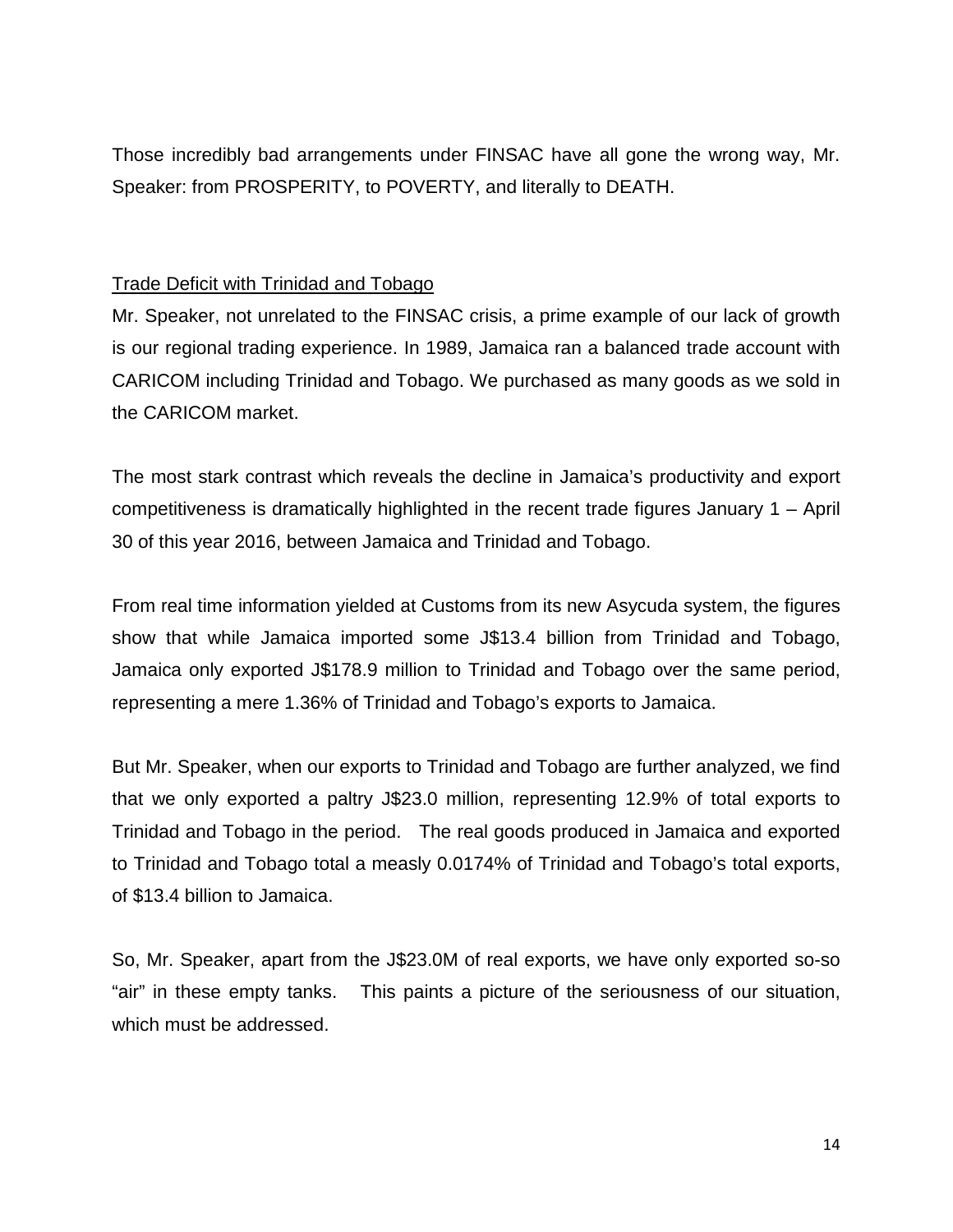Mr. Speaker, it is important that I clearly demonstrate the consequences of such low rates of growth over long periods of time. It was Albert Einstein who once called 'compounding' the most powerful force in the universe. For example, if Jamaica had kept just a 3% average growth rate over the last 25 years, our per capita GDP would be double our present per capita GDP. In other words we can become twice as wealthy as we presently are if we commit and really achieve the 5% average over the next three election cycles.

We believe that growth will not come from remedial austerity programmes but will be the result of a comprehensive and coordinated set of policies that facilitate and encourage private sector led growth.

#### The Stock Exchange

In our short time in office we have already taken the issue of growth head on. These actions demonstrate the kind of approaches we intend to take to increase the rates of growth in our economy. For example, I have already given instructions to maintain the Junior Stock Exchange. This platform has given access to equity capital to dozens of growing business in many sectors including manufacturing.

The Junior Stock Market has proved to be both a ray of hope and a catalyst for growth to operators of small and medium sized businesses, across the length and breadth of the island.

It is interesting to note that the recent threat to remove the tax incentives was not only a source of concern for smaller entrepreneurs and their representative umbrella organisations, but was also taken up by the Jamaica Manufacturers' Association, the Jamaica Security Dealers Association and the Private Sector Organisation of Jamaica, among others. It is rare to see such diverse groups of entrepreneurs, investors and financial service providers energized around a common cause. Clearly, many who share the interest that our Government has in the development of Jamaican business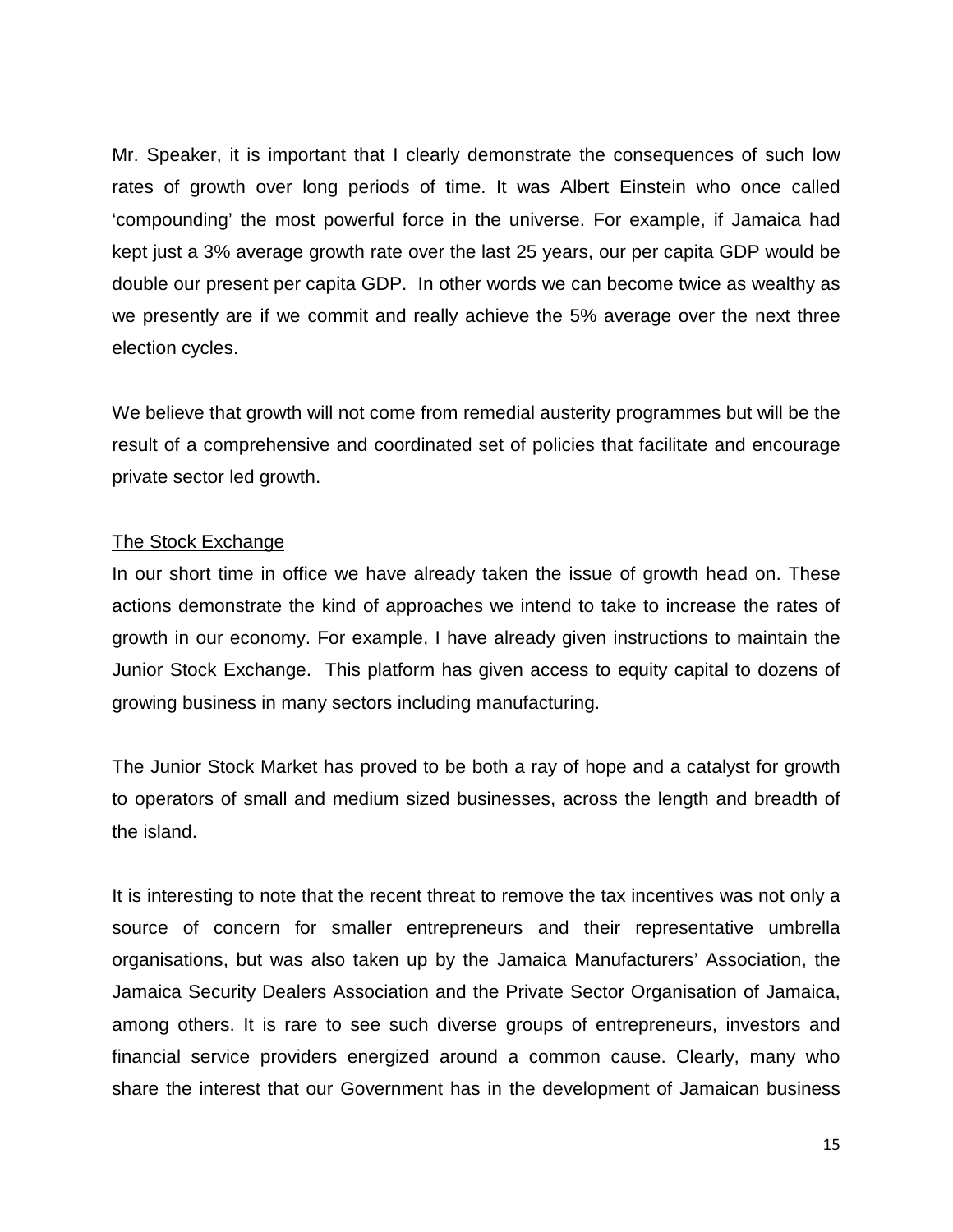and by extension Jamaica's economy see the same thing that we have seen, namely the real and very significant value that the Junior Market has brought to the table. It contains direct and indirect benefits for all.

Mr Speaker,

- 797 new permanent jobs have been created at these companies since they listed on the junior market.
- Prior to listing the companies generated \$243.5 million of PAYE. Having listed, they have generated \$479 million of PAYE, a 96.5% increase.
- National Insurance payments tell the same story. Prior to listing, the companies paid \$51 million of NIS. That figure is up by 120% to \$112 million as a result of the companies being listed.
- NHT contribution has jumped from \$79 million to \$148 million, an increase of 87%.
- On the GCT front, payments from these companies prior to listing were \$225 million. GCT for these listed companies totaled \$984 million, up 337%.

Mr Speaker, let me state at this point as well that we intend to continue the aggressive privatization with entities such as Caymanas Track Limited (CTL), NMIA, Jamaica Railway, selected agriculture investments including the shares in Seprod, Kingston Container Terminal (KCT) amongst others to be named shortly.

Mr. Speaker, additionally, we have already established the Ministry of Economic Growth and Job Creation. By streamlining and coordinating many agencies at the core of development we believe, we can pick up the pace of investments required to drive growth and increase employment. The Prime Minister will be elaborating on this, I am sure.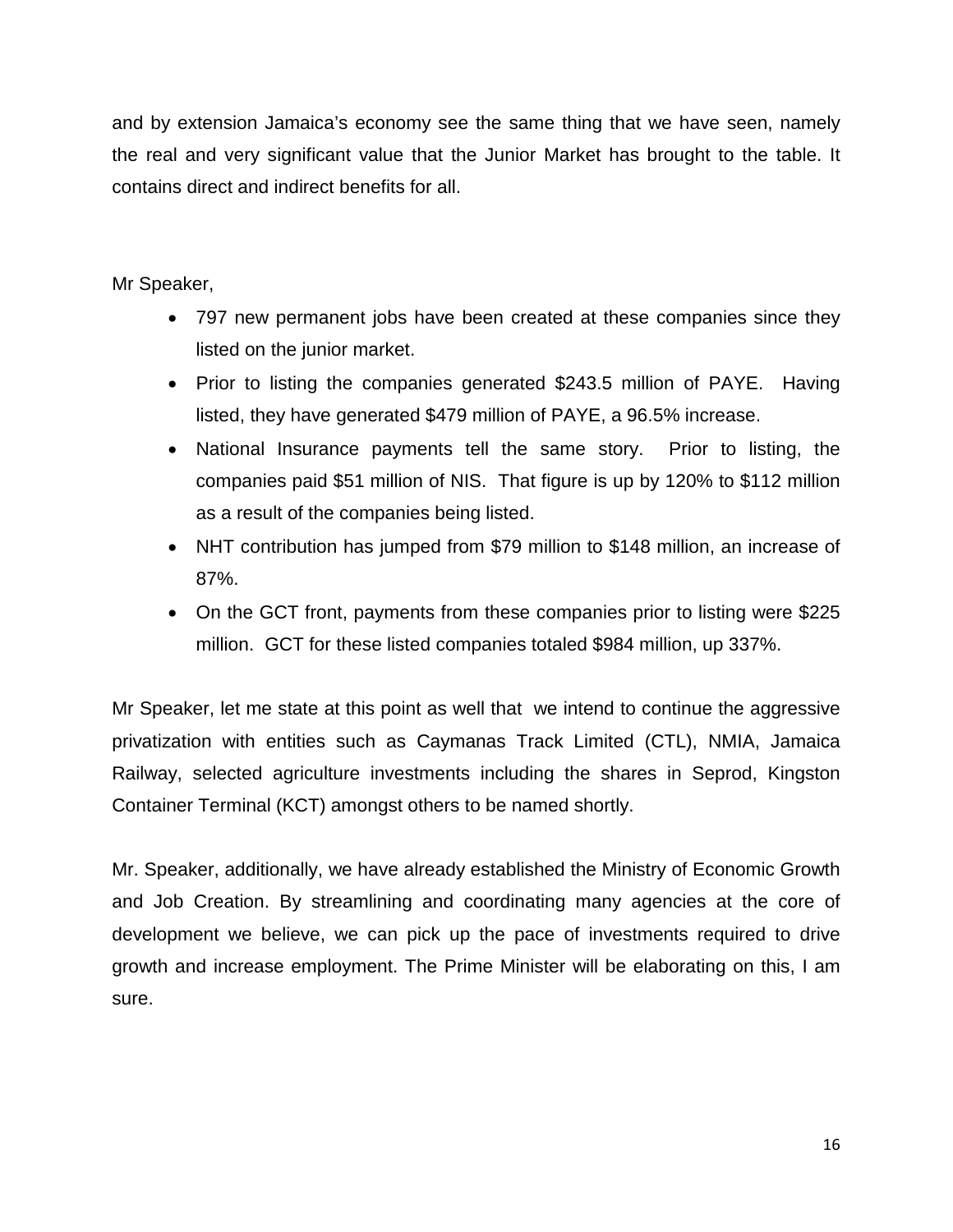### SOUTH COAST DEVELOPMENT INITIATIVE

Mr. Speaker in relation to some initiates by the government in the partnership for economic growth, we will be pursuing a range of significant investment projects along the Southern Corridor of the island, to spur significant economic growth on the most highly populated side of Jamaica.

Among these initiatives to be implemented over the medium term include:

1. The re-opening of Alumina Partners (ALPART) for alumina production by next year

- 2. The development of a logistic Hub at Vernamfield in Clarendon
- 3. The development of the Goat Island shipping project
- 4. The Caymanas Economic Zone
- 5. The expansion of the Kingston Container Terminal

6. The expansion of the East/West Highway from May Pen to Manchester and onwards to Negril.

# Pre-Investment Evaluation Fund (PIEF)

Mr. Speaker, a total of J\$130.0mn has been provided to facilitate start-up of a Pre-Investment Evaluation Fund (PIEF) to support key pre-investment actions such as feasibility assessments; process reviews; cost benefit analysis; socio-economic and environmental assessment; and other technical studies. Over the years, public investment projects have been plagued by slow rates of execution, time and cost overruns and ultimately a failure to deliver the development objectives for which they were established. This has been attributed in large measure to the quality of projects being approved for implementation. This is a new development which is aimed at improving the quality of final project design and ultimately the effectiveness and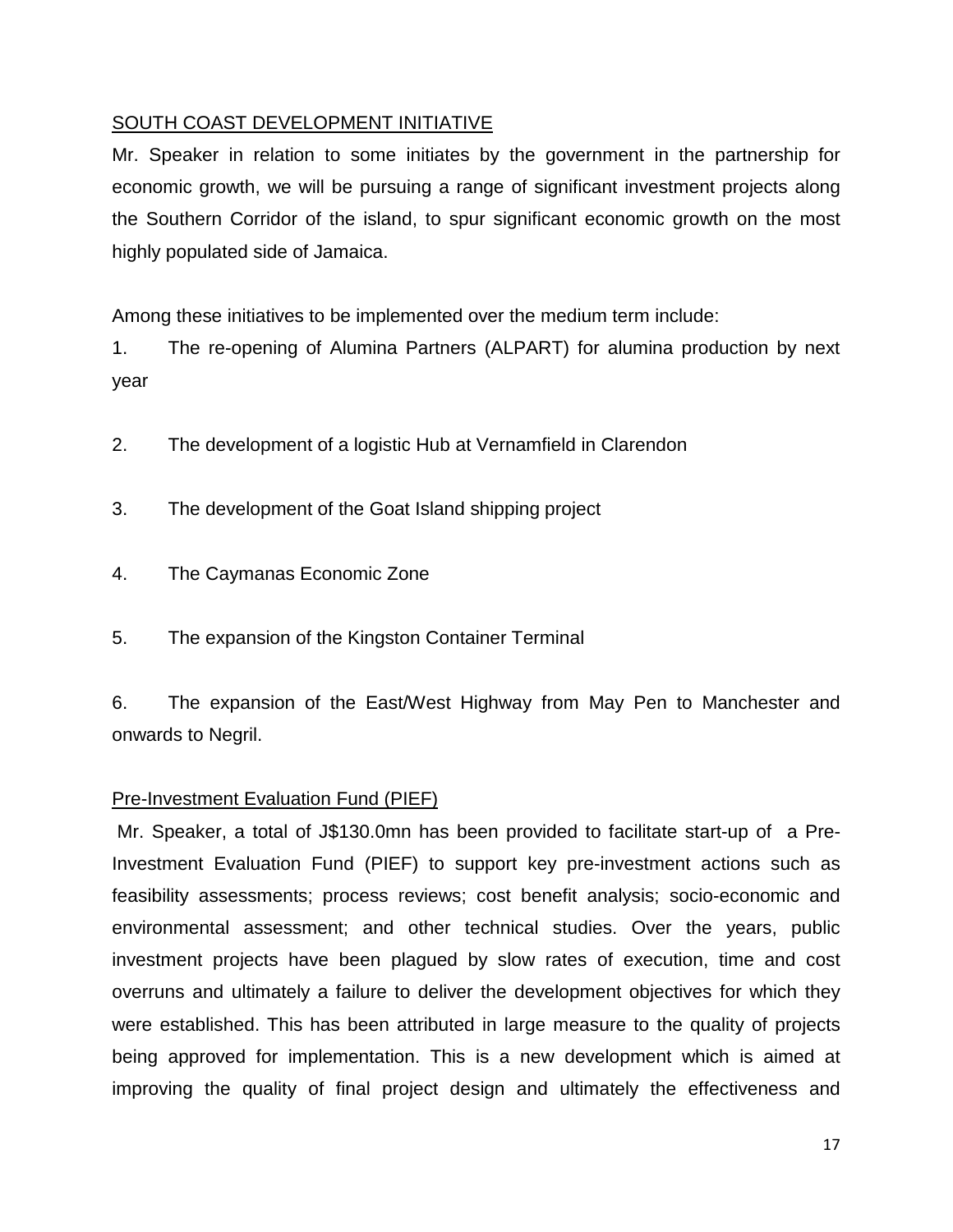efficiency of the Public Sector Investment Programme (PSIP) by improving the outcomes of public investment projects.

Mr. Speaker, to accelerate national growth, we have to attract new and dynamic industries and firms.

#### The Case of Cannabis as an Industrial Crop for the Medical Marijuana Potential

Jamaica is uniquely positioned to play a leading role in the medical marijuana industry. We must move with a sense of urgency and turn ganja which has been a negative for Jamaica into a major asset creating wealth for our country. In the United States alone the Legal marijuana market is predicted to rise from US\$6.7 Billion in 2016 to US\$21.8 Billion by 2020. Canada has built a major industry which is opening up for full legalization next year. The Dutch ministry of Health is exporting medical marijuana to Canada, Italy, Germany and the Czech Republic. Israel which is the largest recipient of United Sates aid has over 12,000 medical marijuana patients and is leading the world in research on medical marijuana.

This is not about smoking a spliff. This is not about walking around with 2 ounces of the weed. This is about building an industry of value- added products. This is about doing research at our universities to create medicines which can help people dealing with major illnesses such as diabetes, epilepsy, pain and many others. One simple breakthrough in any of these areas will contribute Billions of dollars to our economy. This is about turning wasted land into growing hemp products which contain no physcoactive properties (THC) and can be used for food, textiles, building materials and many other uses. We will build an industry in Jamaica where we process and manufacture value -added products and not export raw materials. This is about an opportunity for small farmers who will now earn from land which is presently sitting idle. This is about our Tourism industry where Jamaica will be positioned as the medical tourism capital for the world bringing Health and wellness to the world. Yes, people will come to Jamaica and Truly Feel Alright.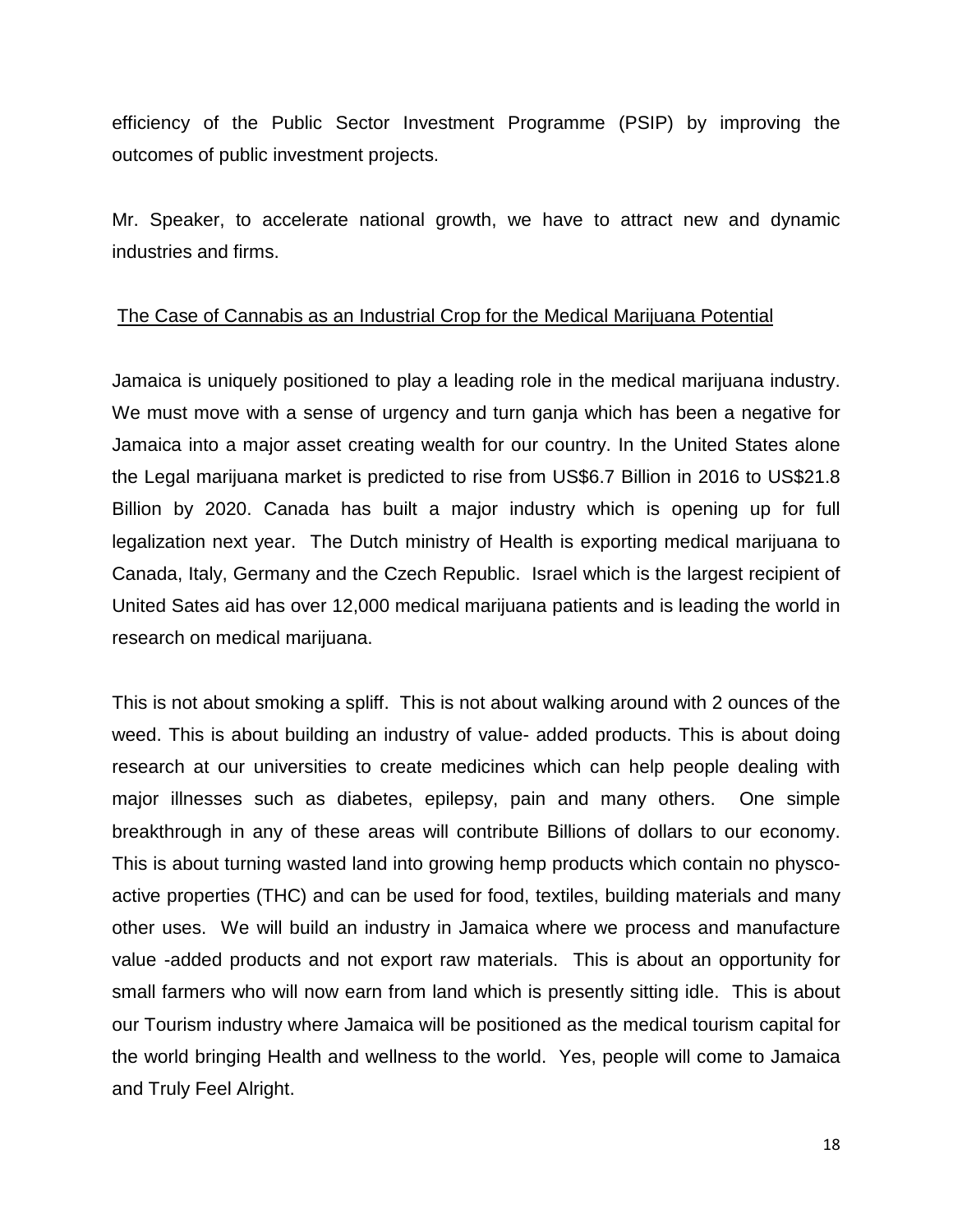Mr. Speaker, I take note that in addition to the pioneering role of Jamaican scientists with the development of Canasol for glaucoma and Asthmasol for asthma, the University of Technology will tomorrow host a Medical Marijuana Integration Day to highlight the social, economic and job creating potential of this industry.

Jamaica cannot afford to miss this boat. Where there is no Vision the people perish so we must change our mindset and get ready for success. We must be bold while ensuring we meet all of our international obligations. In my constituency, I have already begun to lay the foundation to get our farmers ready and to establish extraction facilities to process and create value -add products.

Let us all join together and change our mindset to move our country from Poverty to Real Prosperity.

# WHAT ARE SOME OF THE POLICIES TO IMPROVE PRODUCTIVITY?

Mr. Speaker, productivity improvements must encompass all elements of policy: education and training, regulation, innovation, trade, credit, taxes, social protection and industrial relations practices. All these areas must be subject to continuous reforms and improvements over a sustained period with the main objective being improving Jamaica's productivity and international competitiveness and produce robust economic growth.

#### Access to Credit and Financial Inclusion

An important pillar of growth is access to credit. A recent World Bank survey has indicated that less than 30% of Micro, Small and Medium Enterprises (MSMEs) in Jamaica have access to credit from the formal financial system.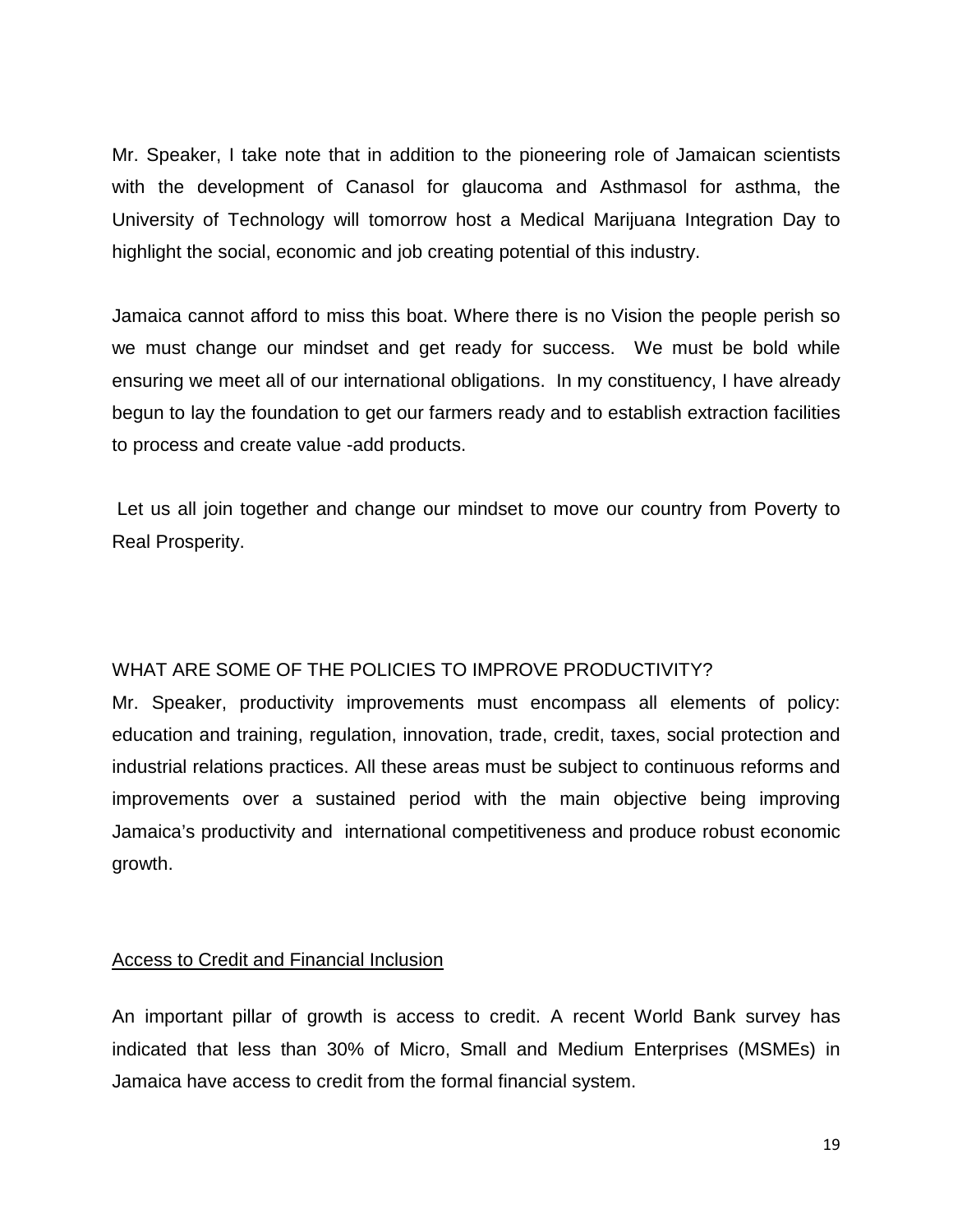In other segments of our capital markets, only about 7% of Jamaicans have mortgages with financial institutions. About 11% of individual Jamaicans have borrowed money from a financial institution, even while more than 78% of them have some form of account with these institutions. Even worse, less than 3% of Jamaicans use their account at a financial institution to receive government transfer benefits such as PATH payments, which means that they have to use more expensive cash to do their transactions. These present areas of opportunities to move these percentages higher.

A national financial inclusion strategy for Jamaica will be launched in the very near future. Financial inclusion speaks to a future where all individuals, firms, small businesses and farmers in Jamaica enjoy access to the ready use of financial products and services that are convenient to them and sustainable to the provider. The national financial inclusion strategy is expected to encompass a wide range of initiatives such as the two that I described earlier to achieve this broad objective. We are going to do this because improved financial inclusion is not only supportive of inclusive growth and therefore valuable in its own right, but also it is an important enabler of sustainable economic growth, job creation and development.

#### Micro Credit Legislation

At the same time, Mr. Speaker, the Government is now examining draft Bills for the regulation of credit unions and the emergence of the micro credit financial sector in Jamaica.

#### VII TAX REFORM / WORKER PRODUCTIVITY

In 2012, the Private Sector Working Group on Tax Reform submitted a 78- page document to the Taxation Committee of Parliament. This submission contained key considerations for Jamaica's Tax reform and summary of First Tier Reform Proposals. This document for tax reform had the signatures of the PSOJ, the MAJ, the JCC, the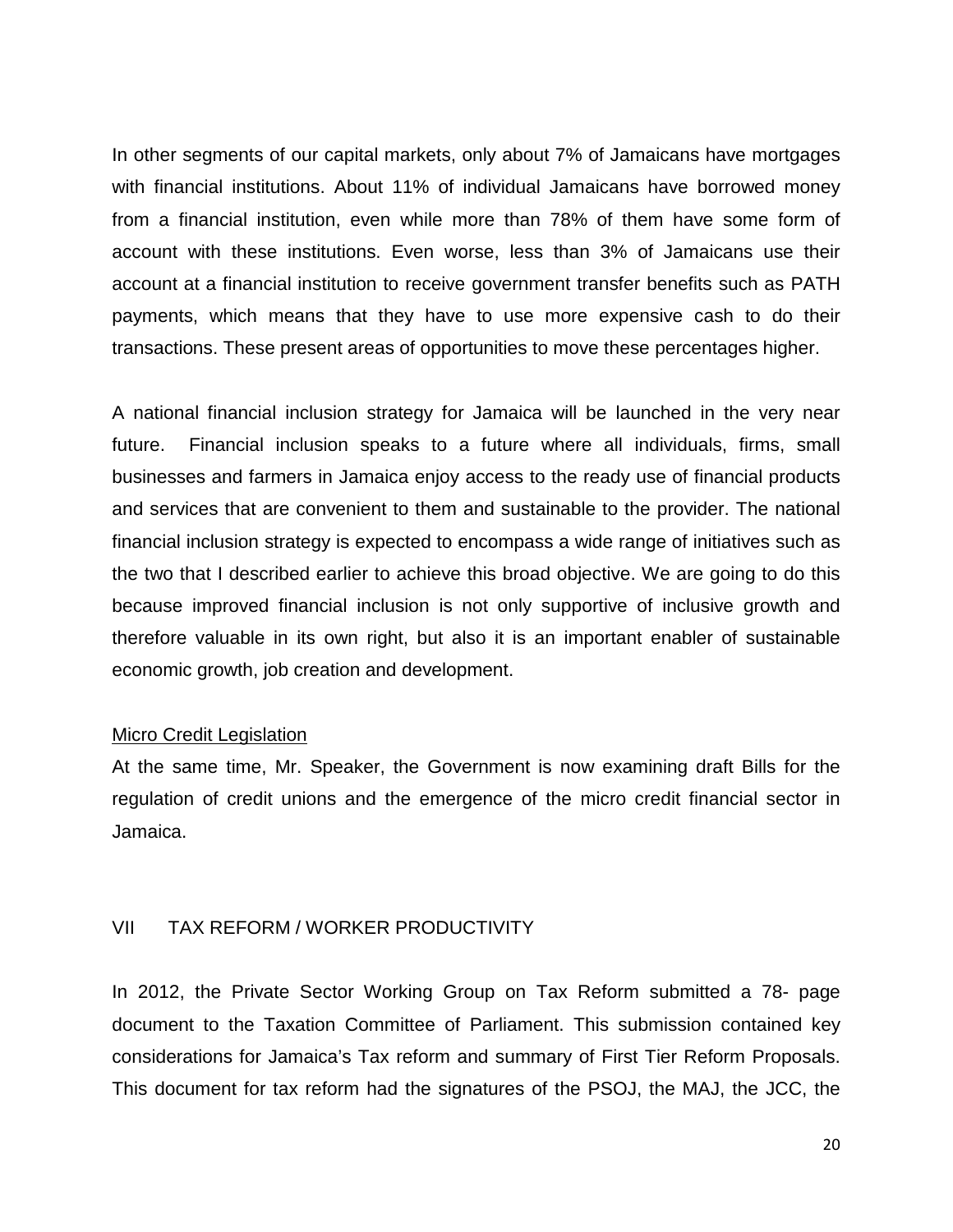JEA, MSME Alliance, Insurance Association of Jamaica, Jamaica Agro Processors Association and the Jamaica Bankers Association.

We recognize that much work has gone into studying tax reform in Jamaica and in making recommendations. We also know that under the current IMF program, there has been implementation of reforms for GCT, capital allowance, waivers & concessions, and reforms in duties at our ports as well as administration reforms to help to streamline efficiency.

Why do I cite history?

The economic situation in which Jamaica finds itself is one with extreme inequality, persistently high unemployment and GDP growth that is far below our potential and so we must continue the work on comprehensive tax reform. It is an imperative.

Why? Simply put, taxation affects what choices we make at the individual and company level and, ultimately, the rate of growth in the economy. I believe by now it is clearly understood that economic growth is the basis of increased prosperity.

So, as the Jamaica Labour Party government continues with the work of comprehensive tax reform, I want to first give credit to the Opposition for the work they did in tackling various aspects of corporate tax reform. Now, companies, if they use all the recent tax reforms available to them can reduce their effective tax rates to as low as the 15 -17% range. (We are not afraid of acknowledging something that is positive for Jamaica when the Opposition does it.)

And even as we are about to embark on a new phase of tax reform, we must signal that the march to more comprehensive tax reform will continue. In tandem with this, we are carrying out a wages and compensation review to be submitted to Cabinet by December and we are reviewing methods to encourage retention and reinvestment of corporate profits from multinational companies to ease demand pressures on the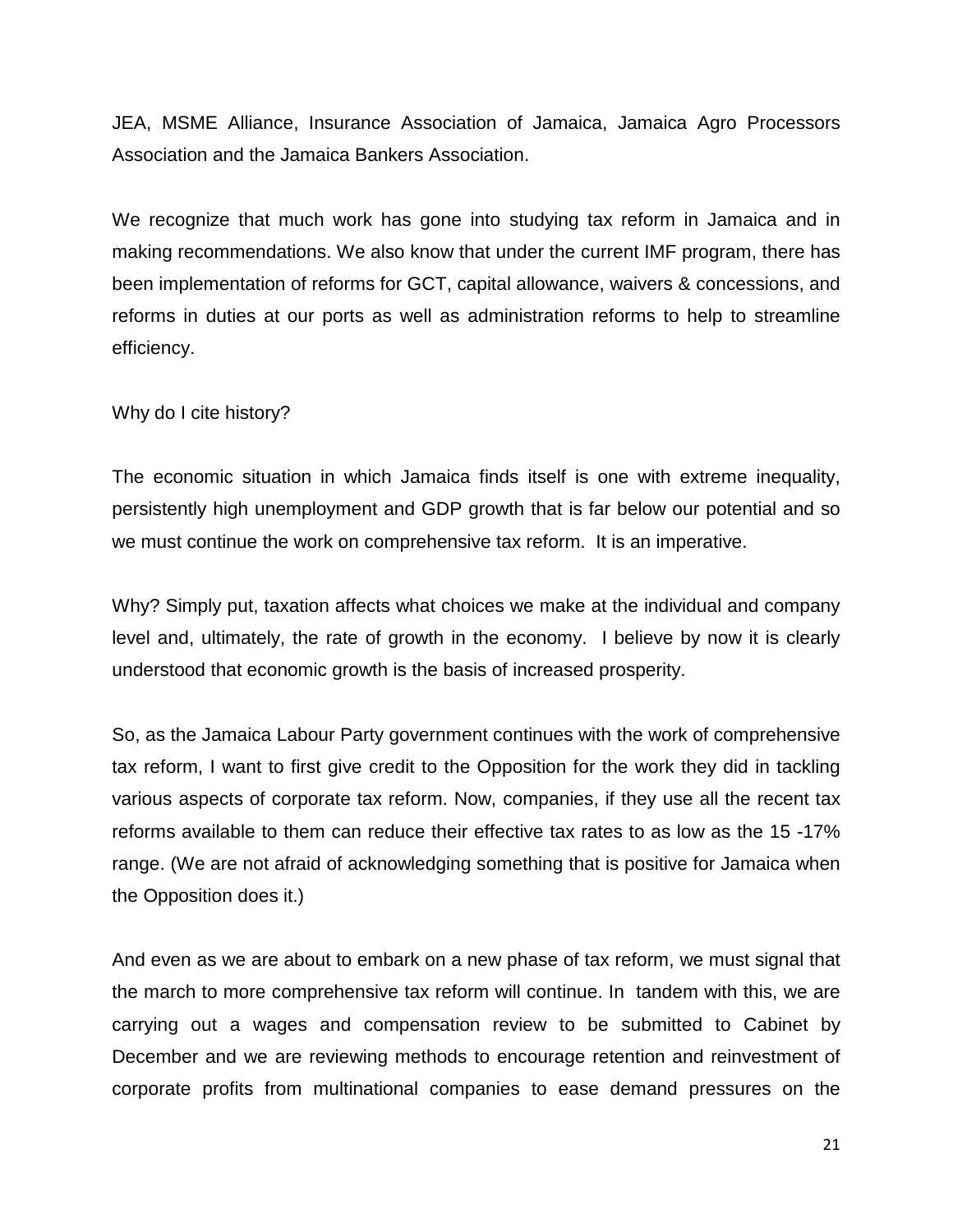foreign exchange market while promoting growth. A team from the International Monetary fund will come to Jamaica in July to work with the Ministry of Finance on further tax reform initiatives.

#### Personal Income Tax (PIT) Reform

On the recent campaign trail, we pushed the envelope. We dared to suggest that the personal income tax threshold could be increased to \$1.5 million. This captured the imagination of many.

It was none other than former Prime Minister Bruce Golding who highlighted in the Observer of March 2, 2016 that the \$1.5 million tax-free is not extravagant. He noted that the income tax threshold was \$7,500 in January 1980 and did a simple calculation and here is what he said:

"If you adjust that \$7,500 to take into account inflation since January 1980, that would today equate to \$1,362,000. So when you talk about a threshold of \$1.5 million, it is 10 per cent above what it ought to be, and what is significant as well is that everything has moved with inflation".

"I am simply saying that when people in 2016 are getting an income tax relief of \$600,000 they're being short-changed, because that is less than half of what it was in January 1980 in real terms," he added.

Mr. Speaker, this was a bold commitment we made on the campaign trail at a time when many would have us believe that we the Jamaican people could not (in fact, cannot) have anything different than what we had for the last four years, that austerity is our only lot. And so when we presented our 10-point plan, which included the 1.5, it captured the imagination of many. The words "SHARED PROSPERITY" will forever be etched in the minds and hearts of Jamaicans as a reachable dream.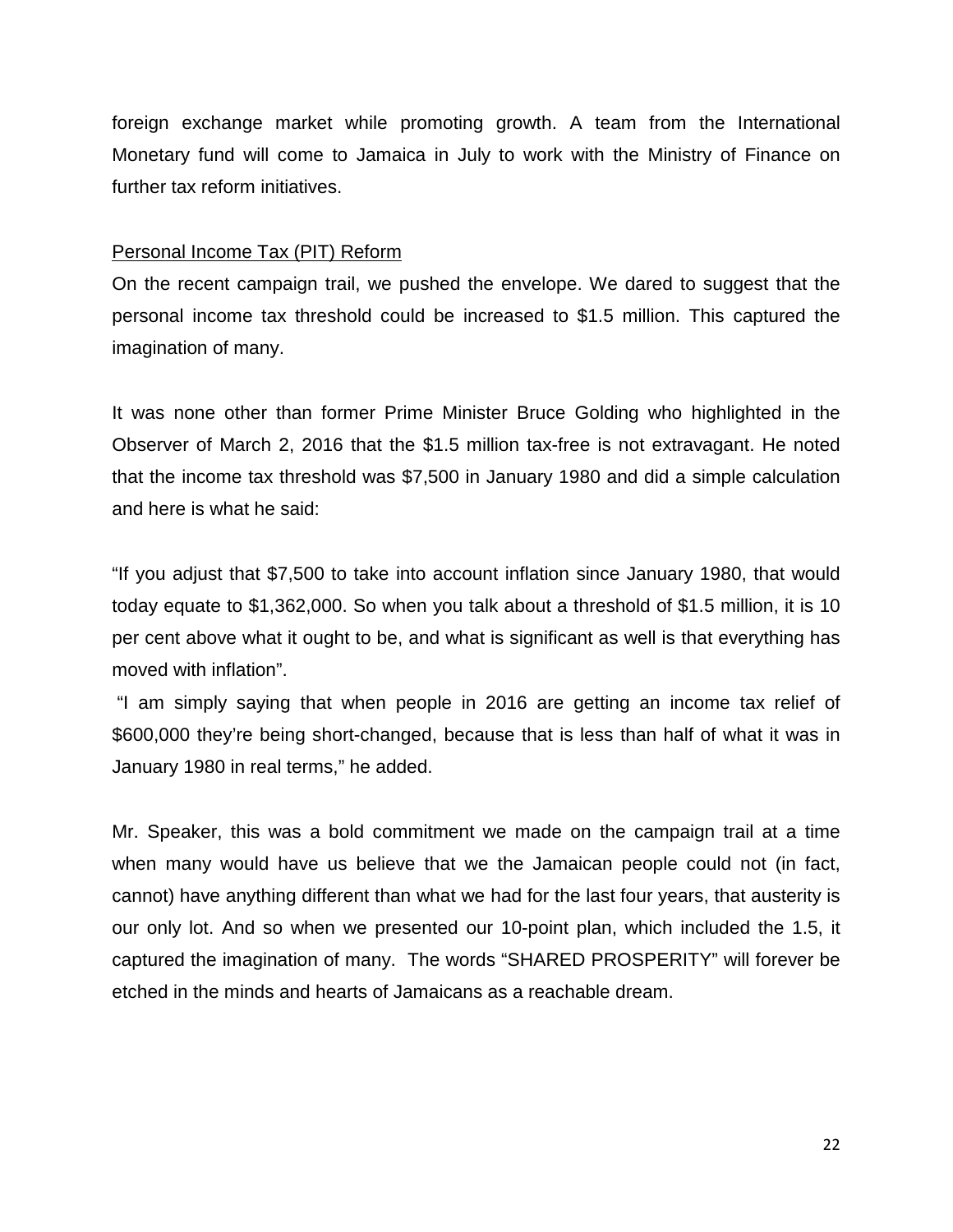Mr. Speaker, many times on the campaign trail, we as politicians sometimes make promises that remain unfulfilled. In fact, the trail is littered with many such promises. Reduction in the GCT on electricity jumps to mind as one such unfulfilled promise.

Our plan to increase the threshold to \$1.5 million for those earning \$1.5 million or less was predicated on us reallocating the \$7 increase in the gas tax towards paying for this. We now know, only on getting to government and seeing the real figures, that the gas tax was simply swallowed up by the consolidated fund and therefore not available. We now understand why the then Minister of Finance said our plan would not work. He knew where the gas tax had gone.

Over the course of the last 2 months, since we took over the government, we listened to everyone and took on board the comments from all sectors regarding the 1.5. We note that before the election on February 25th, the head of the Jamaica Civil Service Association said he liked the plan. In fact, the news reported that he suggested, "abolishing personal income tax similar to what has been done in Antigua and Barbuda."

Mr. Grant said, "Any administration which takes office after February 25 should seriously consider this. We might not be able to go there in one swell swoop … but this is something that will be a more progressive approach to the whole income tax issue." After the election, he proposed that the government abandon its plan to abolish income tax for persons earning \$1.5 million or less.

We noted both of those positions.

In his Gleaner article, renown writer Ian Boyne said, "The president of the Private Sector Organization of Jamaica (PSOJ), the likable William Mahfood, has suggested that the Government stagger the implementation of this plan, and The Gleaner has shown its anxiety over what this plan could do with the fiscal programme, indicating it would have no problem at all if the plan is abandoned totally.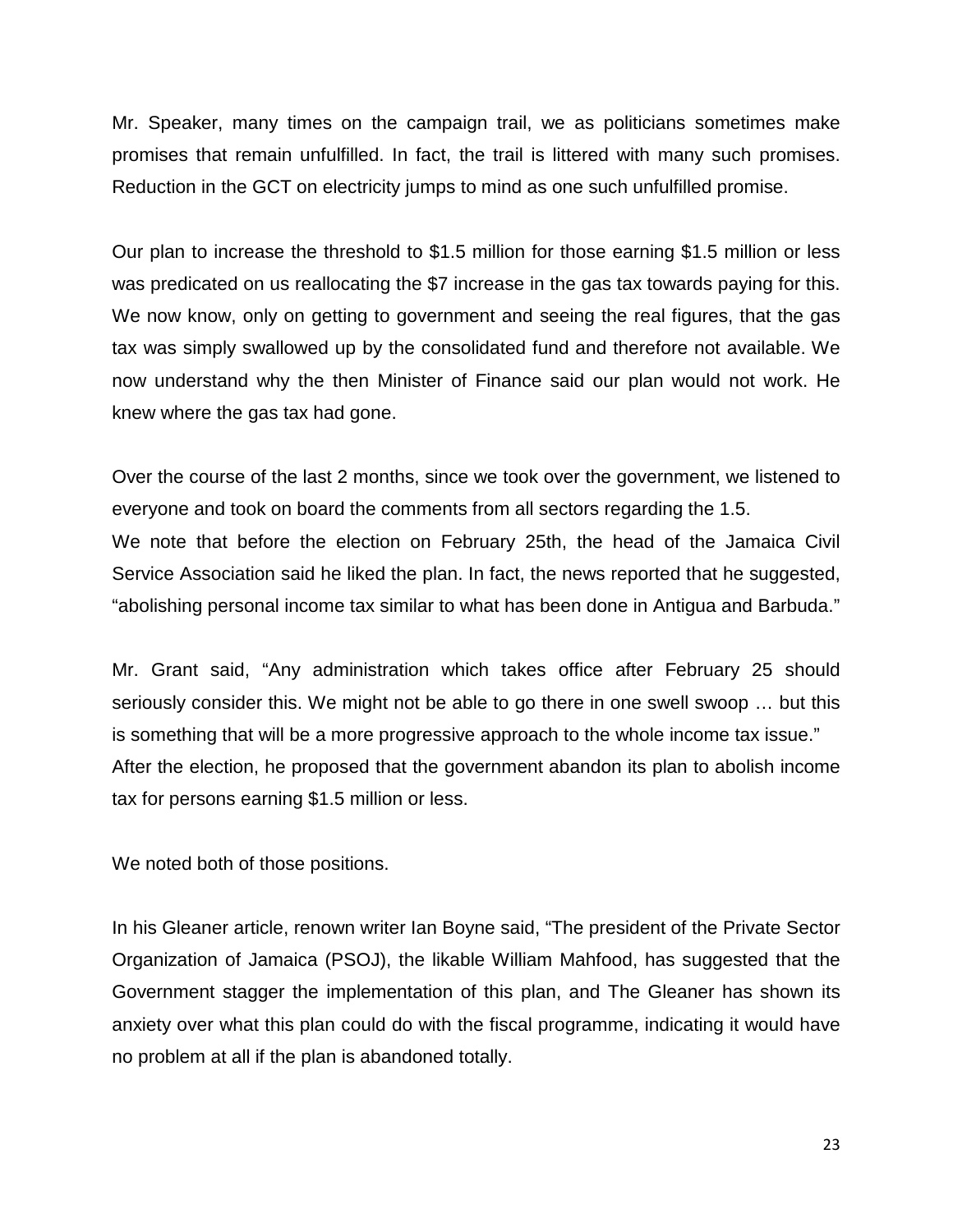We took these comments on board as well.

Vice President of the Jamaica Confederation of Trade Unions (JCTU) Helene Davis White, said the trade union movement has been proposing incremental increases in the income tax threshold to one million dollars and that while the JLP's proposal is a good one, the economic realities of the country will also have to be taken into account.

We heard you on this Mrs. Davis White.

We also took under serious advisement what the IMF had to say about the plan. They were concerned with ensuring that any plan addresses the issues of fairness, equity, transparency, non-distortion, simplicity, uniformity and that the revenue loss would be replaced by recurring revenues.

We consider the IMF's input into the design of the tax plan to be immensely important and we took on board and incorporated into the tax plan everything the IMF required. Mr. Speaker, we, the Jamaica Labour Party- led government are quite mindful of the 7% primary surplus target and are committed to it and the other structural benchmarks. We have indicated this to our multi-lateral partners when we visited Washington in April and so whatever we do, we are mindful of this.

Mr. Speaker, this brings us now to the campaign commitment of THE \$1.5

Put simply, good tax policies promote economic growth.

Mr. Speaker, it is our job now as government to move GDP growth to a permanently higher plane. We consider a shift from direct to indirect taxes to be an obvious policy to consider and implement. In arriving at this conclusion, we availed ourselves of the plethora of research. One such paper offers the conclusion that the structure of taxation is probably more important than the level of taxation.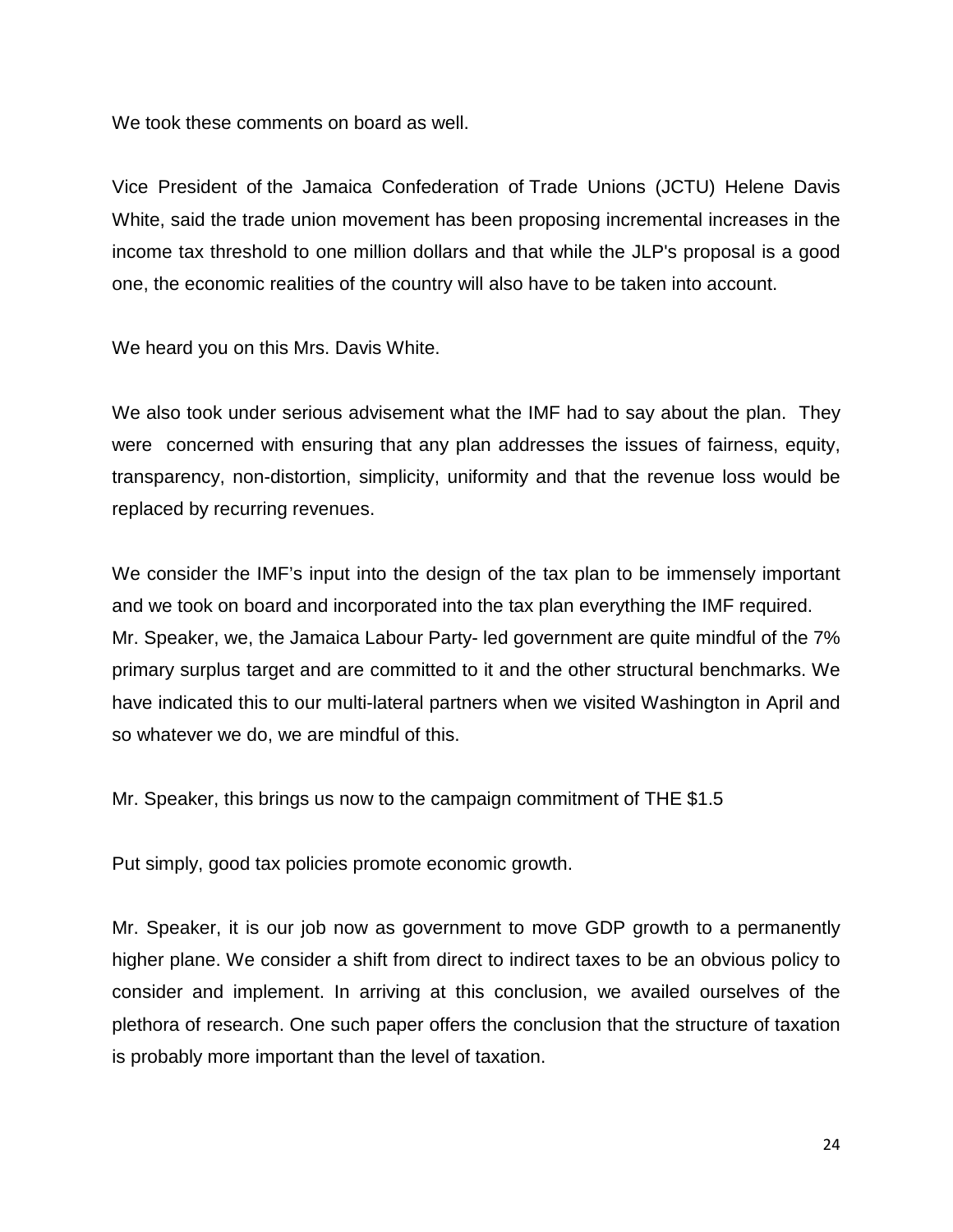Mr. Speaker, we are immensely pleased to unveil the 1.5.

#### **REVENUE MEASURES FY 2016/17 - Ministry Paper**

#### **Conclusion**

Mr. Speaker, this new Jamaica Labour Party government is unequivocally committed to economic growth and job creation which will move the Jamaican people from poverty to prosperity.

In the drive to economic growth and job creation, this government seeks partnerships with the private sector, the churches and civil society; we seek a close partnership with the hard working Jamaicans in this country; we will continue our special partnerships with the IMF and other multilateral partners, and we will extend current bilateral partnerships with friendly nations around the world. We will work to make these partnerships foster heightened growth and job creation for the Jamaican people.

The government is committed to a comprehensive tax reform package for which we did so much work up to 2011 when we last served as a government of this country.

This comprehensive tax reform will seek to leave more money in the pockets of ordinary Jamaicans so that they have more and better choices as to how to spend their own cash.

Our top line aim is to reduce the level of taxes on individuals and businesses – especially as the economy grows from Government facilitation and increased efficiency, coupled with the partnerships this government intends to enhance and expand.

 Mr. Speaker, in this drive to achieve economic growth, job creation and prosperity, we are urging and encouraging every Jamaican to become more productive in everything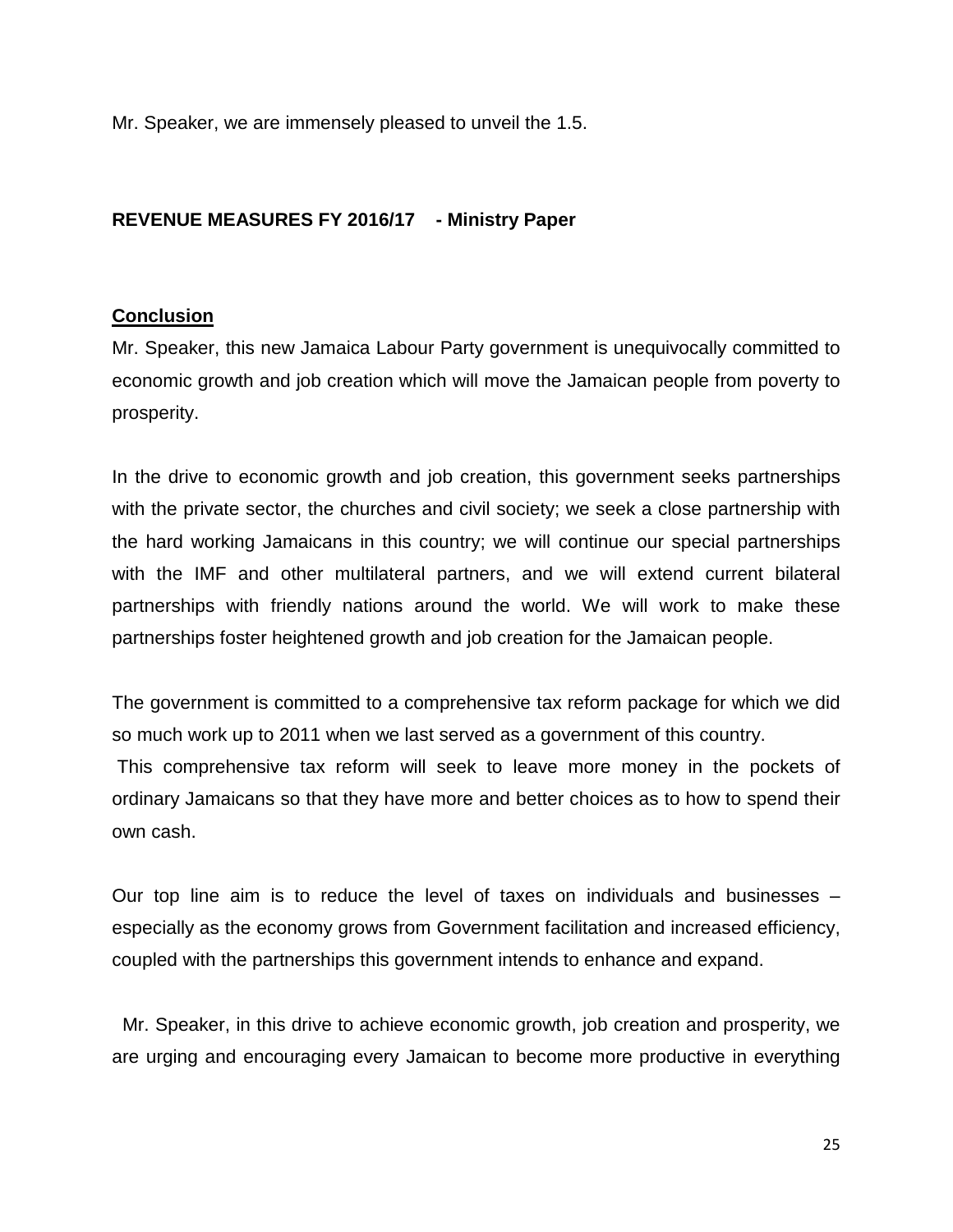that they do, try to do things better while at the same time remembering the needs of others. We need a more productive, kinder and gentler nation.

Mr. Speaker, it is the cries of these Jamaicans that we heard that led us to consider providing \$1.5M tax relief for some of the neediest workers in our society.

Mr. Speaker, we are extremely pleased that one of the first and very important measures this new government has now enacted is to grant tax relief to hard working Jamaicans. We promised a threshold benefit up to \$1.5 million and we have delivered on that commitment, Mr. Speaker. But, Mr. Speaker, we are delivering much more then we promised.

We said 118,000 people would benefit from this PAYE tax exemption measure. In fact, Mr. Speaker, 251,792 persons on the PAYE roster – and a number of thousands of other self-employed people will now benefit from the raising of the current PAYE threshold from \$592,800 to \$1 million on July 1 2016.

That same much larger number of working Jamaicans will also benefit when the threshold is raised to \$1.5 million on April 1 2017. Mr. Speaker, under this new, expanded, and exciting tax relief from this new government, many more Jamaicans will be able to participate in supporting the economic growth agenda. The government will act on its philosophy and belief that Jamaicans are much better at spending their earned money than the government, so the government should take as little direct income tax as possible.

We, Mr. Speaker, in this government have made it crystal clear with this better-thanpromised tax relief benefit to a quarter million Jamaicans that we intend to move Jamaicans from poverty to prosperity!